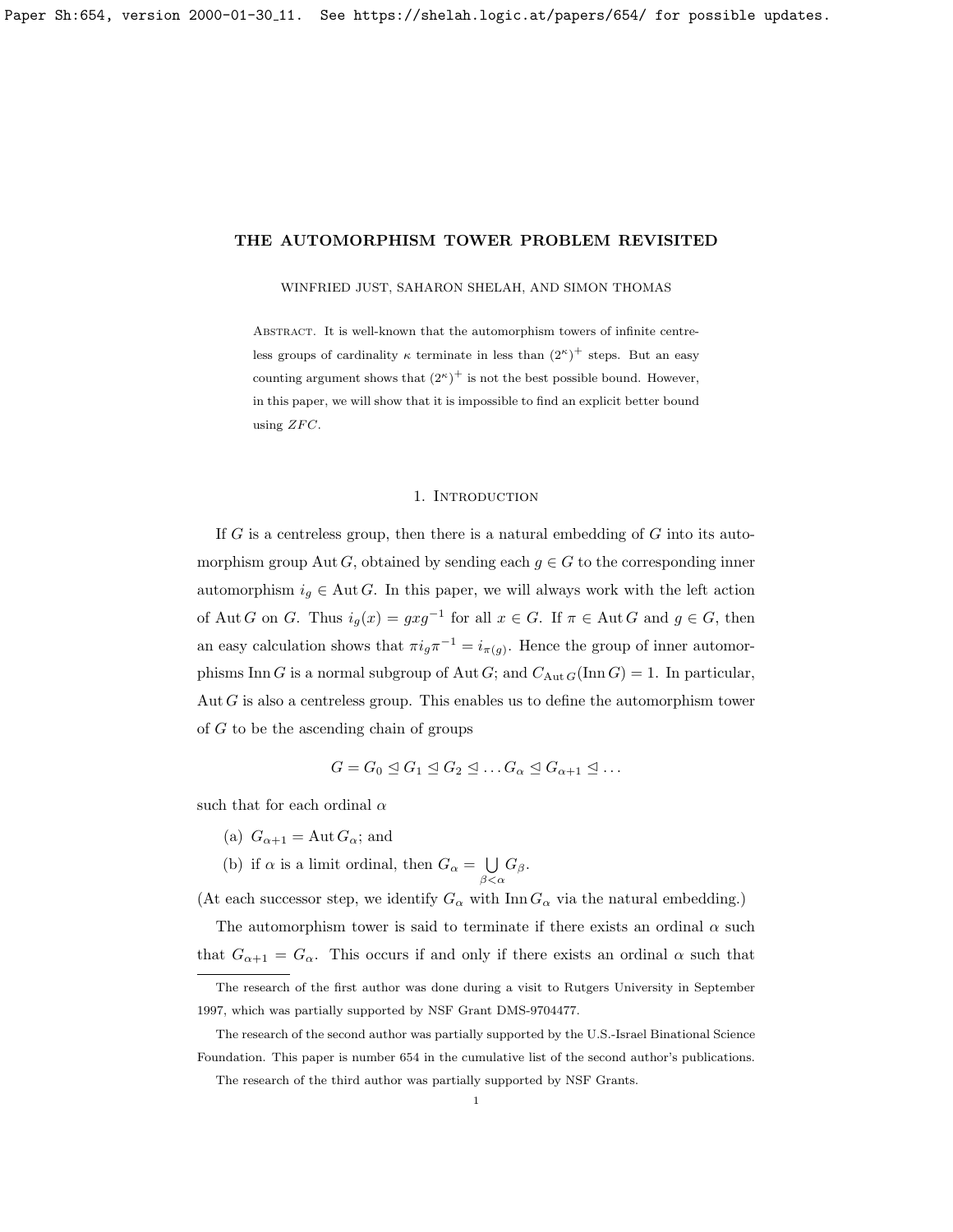Aut  $G_{\alpha} = \text{Inn } G_{\alpha}$ . A classical result of Wielandt [\[15\]](#page-24-0) says that if G is finite, then the automorphism tower terminates after finitely many steps. Wielandt's theorem fails for infinite centreless groups. For example, consider the infinite dihedral group  $D_{\infty} = \langle a, b \rangle$ , where a and b are elements of order 2. Then  $D_{\infty} = \langle a \rangle * \langle b \rangle$  is the free product of its cyclic subgroups  $\langle a \rangle$  and  $\langle b \rangle$ . It follows that  $D_{\infty}$  is a centreless group; and that  $D_{\infty}$  has an outer automorphism  $\pi$  of order 2 which interchanges the elements a and b. It is easily shown that  $Aut D_{\infty} = \langle \pi, i_a \rangle$ . Thus Aut  $D_{\infty}$ is also an infinite dihedral group, and so Aut  $D_{\infty} \simeq D_{\infty}$ . Hence for each  $n \in \omega$ , the  $n^{th}$  group in the automorphism tower of  $D_{\infty}$  is isomorphic to  $D_{\infty}$ ; and the automorphism tower of  $D_{\infty}$  does not terminate after finitely many steps.

In the 1970s, a number of special cases of the automorphism tower problem were solved. For example, Rae and Roseblade [\[8\]](#page-24-1) proved that the automorphism tower of a centreless Cernikov group terminates after finitely many steps; and Hulse  $[4]$ proved that the automorphism tower of a centreless polycyclic group terminates in countably many steps. But the problem was not solved in full generality until 1984, when Thomas [\[13\]](#page-24-2) showed that the automorphism tower of an arbitrary centreless group eventually terminates; and that for each ordinal  $\alpha$ , there exists a group whose automorphism tower terminates in exactly  $\alpha$  steps.

**Definition 1.1.** If G is a centreless group, then the height  $\tau(G)$  of the automorphism tower of G is the least ordinal  $\alpha$  such that  $G_{\alpha+1} = G_{\alpha}$ .

This raises the question of finding bounds for  $\tau(G)$  in terms of the cardinality of G. In his original paper [\[13\]](#page-24-2), Thomas proved that if  $G$  is an infinite centreless group of cardinality  $\kappa$ , then  $\tau(G) \leq (2^{\kappa})^+$ . Soon afterwards, Thomas and Felgner independently noticed that an easy application of Fodor's Lemma yielded the following slightly better bound.

<span id="page-1-0"></span>**Theorem 1.2** (Thomas [\[14\]](#page-24-3)). If G is an infinite centreless group of cardinality  $\kappa$ , then  $\tau(G) < (2^{\kappa})^+$ .

 $\Box$ 

**Definition 1.3.** If  $\kappa$  is an infinite cardinal, then  $\tau_{\kappa}$  is the least ordinal such that  $\tau(G) < \tau_{\kappa}$  for every centreless group G of cardinality  $\kappa$ .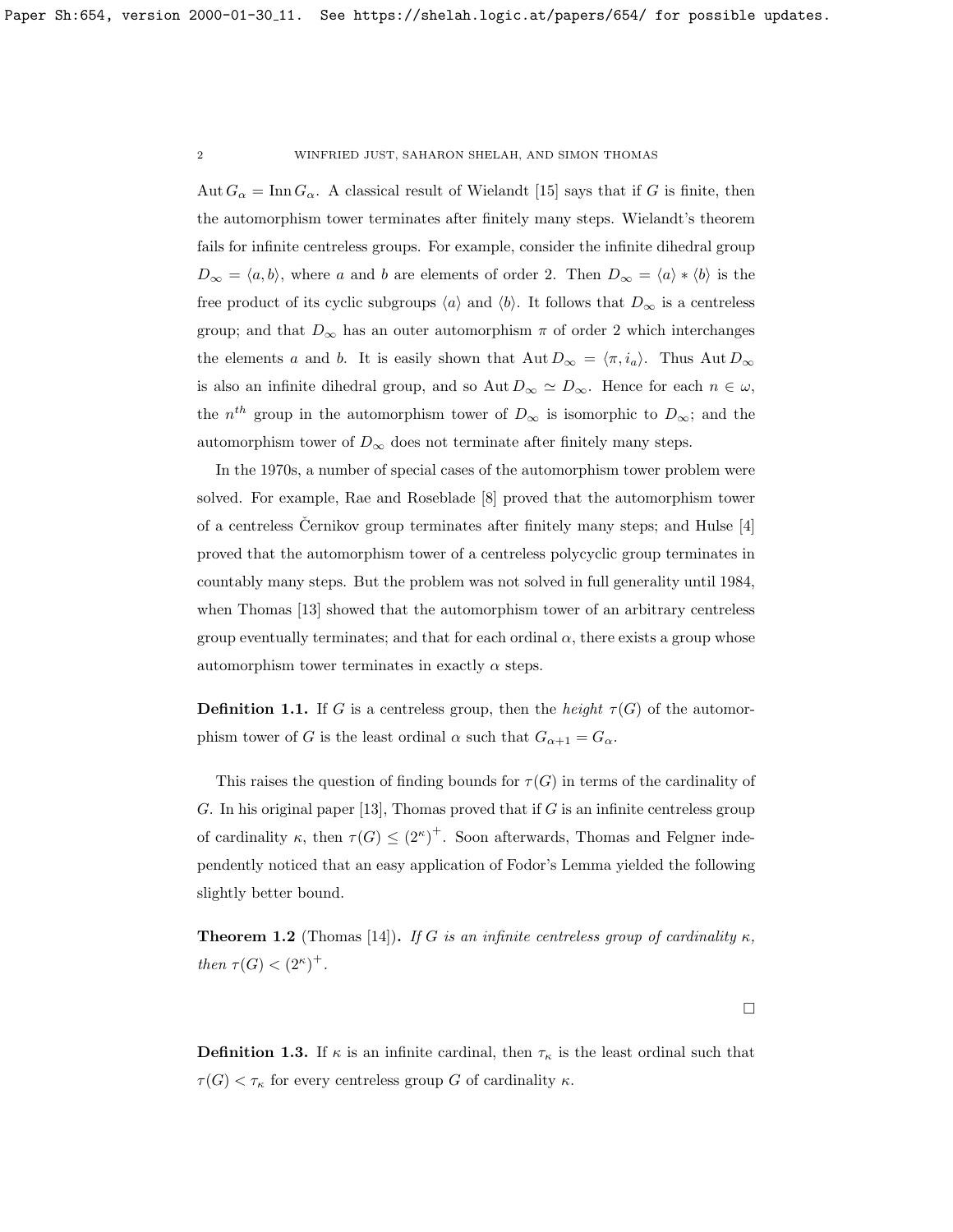Since there are only  $2^{\kappa}$  centreless groups of cardinality  $\kappa$  up to isomorphism, it follows that  $\tau_{\kappa} < (2^{\kappa})^+$ . On the other hand, Thomas [\[13\]](#page-24-2) has shown that for each ordinal  $\alpha < \kappa^+$ , there exists a centreless group G of cardinality  $\kappa$  such that  $\tau(G) = \alpha$ . Thus  $\kappa^+ \leq \tau_{\kappa} < (2^{\kappa})^+$ . It is natural to ask whether a better explicit bound on  $\tau_{\kappa}$  can be proved in  $ZFC$ , preferably one which does not involve cardinal exponentiation.

The proof of Theorem [1.2](#page-1-0) is extremely simple, and uses only the most basic results in group theory, together with some elementary properties of the infinite cardinal numbers. So it is not surprising that Theorem [1.2](#page-1-0) does not give the best possible bound for  $\tau_{\kappa}$ . In contrast, the proof of Wielandt's theorem is much deeper, and involves an intricate study of the subnormal subgroups of a finite centreless group. The real question behind the search for better explicit bounds for  $\tau_{\kappa}$  is whether there exists a subtler, more informative, group-theoretic proof of the automorphism tower theorem for infinite groups. The main result of this paper says that no such bounds can be proved in  $ZFC$ , and thus can be interpreted as saying that no such proof exists. (It is perhaps worth mentioning that the proof of Theorem [1.2](#page-1-0) yields that the automorphism tower of a finite centreless group terminates in countably many steps. However, there does not seem to be an easy reduction from countable to finite; and it appears that some form of Wielandt's analysis is necessary.)

<span id="page-2-0"></span>**Theorem 1.4.** Let  $V \models GCH$  and let  $\kappa$ ,  $\lambda \in V$  be uncountable cardinals such that  $\kappa < \text{cf}(\lambda)$ . Let  $\alpha$  be any ordinal such that  $\alpha < \lambda^+$ . Then there exists a notion of forcing P, which preserves cofinalities and cardinalities, such that the following statements are true in the corresponding generic extension  $V^{\mathbb{P}}$ .

- (a)  $2^{\kappa} = \lambda$ .
- (b) There exists a centreless group G of cardinality  $\kappa$  such that  $\tau(G) = \alpha$ .

Thus it is impossible to find better explicit bounds for  $\tau_{\kappa}$  when  $\kappa$  is an uncountable cardinal. However, our methods do not enable us to deal with countable groups; and it remains an open question whether or not there exists a countable centreless group G such that  $\tau(G) \geq \omega_1$ .

Most of this paper will be concerned with the problem of constructing centreless groups with extremely long automorphism towers. Unfortunately it is usually very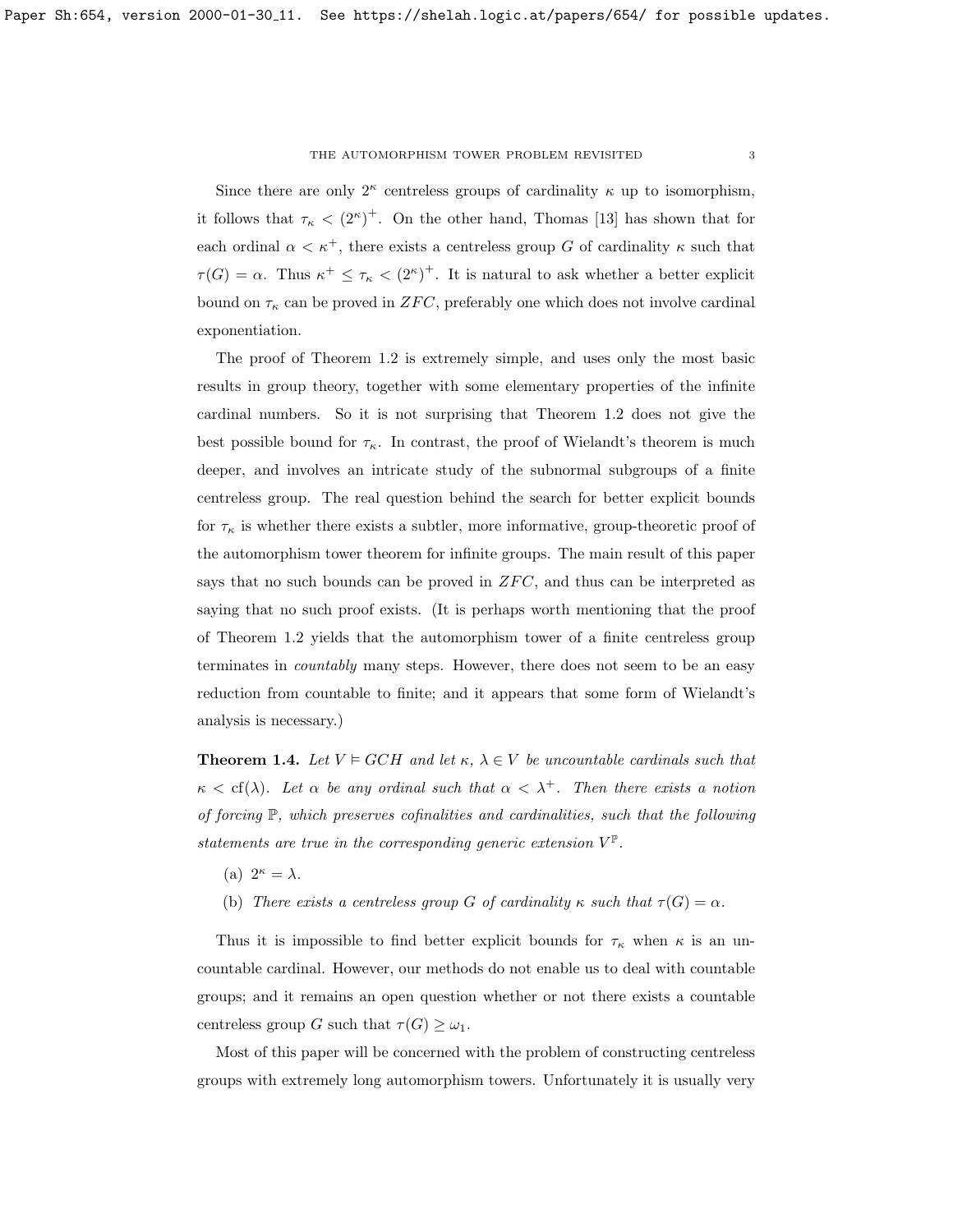difficult to compute the successive groups in an automorphism tower. We will get around this difficulty by reducing it to the much easier computation of the successive normalisers of a subgroup  $H$  of a group  $G$ .

**Definition 1.5.** If  $H$  is a subgroup of the group  $G$ , then the *normaliser tower* of  $H$  in  $G$  is defined inductively as follows.

- (a)  $N_0(H) = H$ .
- (b) If  $\alpha = \beta + 1$ , then  $N_{\alpha}(H) = N_G (N_{\beta}(H)).$
- (c) If  $\alpha$  is a limit ordinal, then  $N_{\alpha}(H) = \bigcup_{\beta < \alpha} N_{\beta}(H)$ .

It is sometimes necessary for the notation to include an explicit reference to the ambient group G. In this case, we will write  $N_{\alpha}(H) = N_{\alpha}(H, G)$ .

As we will see in Section [2,](#page-9-0) if  $\alpha$  is any ordinal, then it is easy to construct examples of pairs of groups,  $H < G$ , such that the normaliser tower of H in G terminates in exactly  $\alpha$  steps. The following lemma, which was essentially proved in [\[13\]](#page-24-2), will enable us to convert normaliser towers into corresponding automorphism towers.

<span id="page-3-0"></span>**Lemma 1.6.** Let K be a field such that  $|K| > 3$  and let H be a subgroup of Aut K. Let

$$
G = PGL(2, K) \rtimes H \leq PTL(2, K) = PGL(2, K) \rtimes \text{Aut } K.
$$

Then G is a centreless group; and for each  $\alpha$ ,  $G_{\alpha} = PGL(2,K) \rtimes N_{\alpha}(H)$ , where  $N_{\alpha}(H)$  is the  $\alpha^{th}$  group in the normaliser tower of H in Aut K.

 $\Box$ 

It is well-known that every group  $G$  can be realised as the automorphism group of a suitable graph  $\Gamma$ . Thus the following result implies that every group  $G$  can also be realised as the automorphism group of a suitable field K.

<span id="page-3-1"></span>**Lemma 1.7** (Fried and Kollár [\[2\]](#page-23-1)). Let  $\Gamma = \langle X, E \rangle$  be any graph. Then there exists a field  $K_{\Gamma}$  of cardinality  $\max\{|X|,\omega\}$  which satisfies the following conditions.

- (a) X is an Aut  $K_{\Gamma}$ -invariant subset of  $K_{\Gamma}$ .
- (b) The restriction mapping,  $\pi \mapsto \pi \restriction X$ , is an isomorphism from Aut  $K_{\Gamma}$  onto Aut Γ.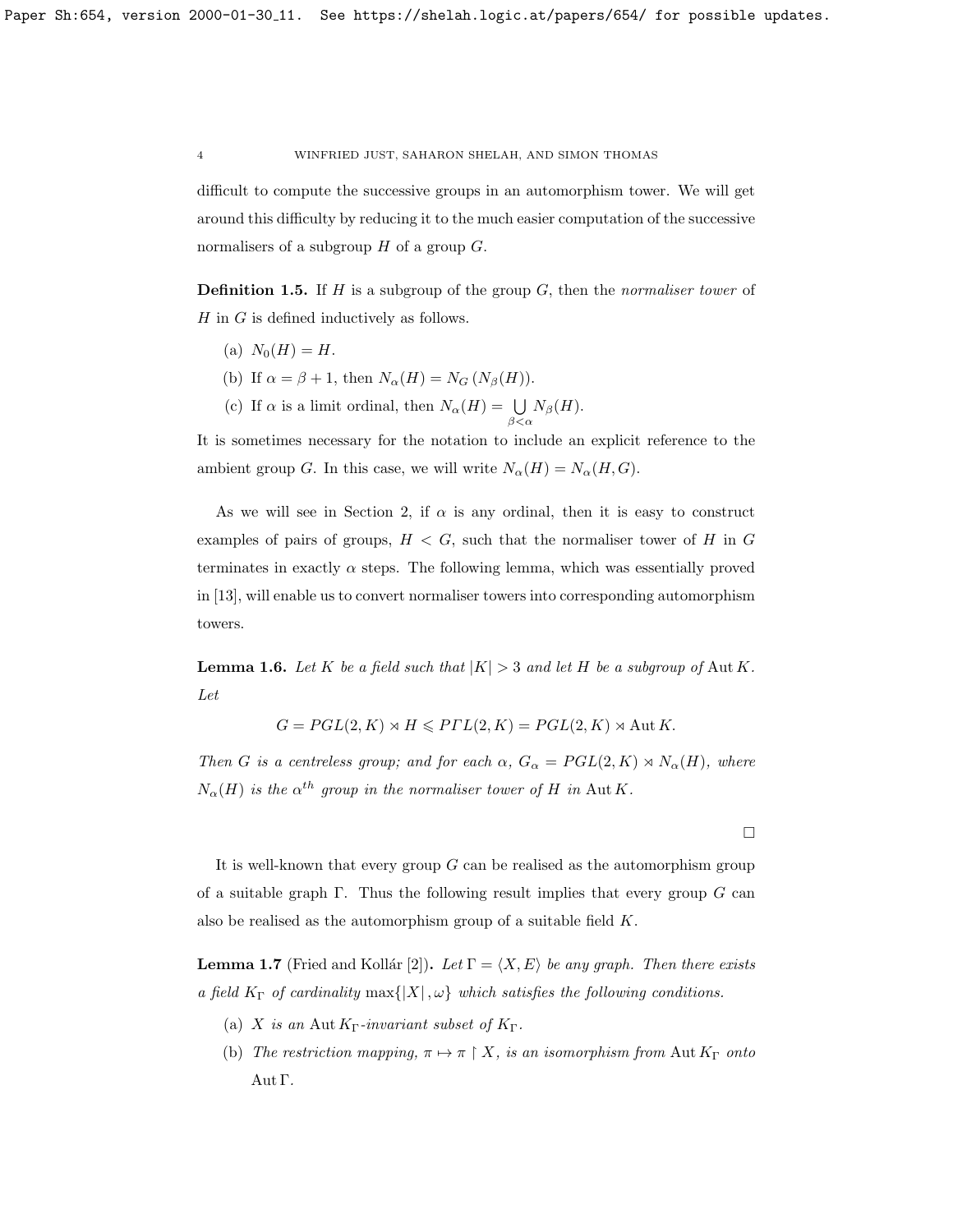Combining Lemmas [1.6](#page-3-0) and [1.7,](#page-3-1) we obtain the following reduction of our problem.

<span id="page-4-1"></span>**Lemma 1.8.** Suppose that there exists a graph  $\Gamma$  of cardinality  $\kappa$  and a subgroup H of Aut  $\Gamma$  such that

- (a)  $|H| \leq \kappa$ ; and
- (b) the normaliser tower of H in Aut Γ terminates in exactly  $\alpha$  steps.

Then there exists a centreless group T of cardinality  $\kappa$  such that  $\tau(T) = \alpha$ .

*Proof.* Let  $K_{\Gamma}$  be the corresponding field, which is given by Lemma [1.7,](#page-3-1) and let  $T = PGL(2, K_{\Gamma}) \rtimes H$ . By Lemma [1.6,](#page-3-0)  $\tau(T) = \alpha$ .

From now on, fix a regular uncountable cardinal  $\kappa$  such that  $\kappa^{\leq \kappa} = \kappa$  and an ordinal  $\alpha$ . Roughly speaking, our strategy will be to

- (1) first construct a pair of groups,  $H < G$ , such that  $|H| \leq \kappa$  and the normaliser tower of H in G terminates in  $\alpha$  steps; and
- (2) then attempt to find a cardinal-preserving notion of forcing  $\mathbb P$  which adjoins a graph  $\Gamma$  of cardinality  $\kappa$  such that  $G \simeq \text{Aut } \Gamma$ .

Of course, there are many groups G for which such a notion of forcing  $\mathbb P$  cannot possibly exist. For example, De Bruijn [\[1\]](#page-23-2) has shown that the alternating group  $\text{Alt}(\kappa^+)$  cannot be embedded in  $\text{Sym}(\kappa)$ . Consequently, there is no cardinalpreserving notion of forcing  $\mathbb P$  which adjoins a graph  $\Gamma$  of cardinality  $\kappa$  such that  $\mathrm{Alt}(\kappa^+) \simeq \mathrm{Aut}\,\Gamma.$ 

Our next definition singles out a combinatorial condition which is satisfied by all those groups G such that G is embeddable in  $Sym(\kappa)$ . (See Proposition [1.11.](#page-5-0)) Conversely, in Theorem [1.12,](#page-6-0) we will show that if a group  $G$  satisfies this combinatorial condition, then there exists a cardinal-preserving notion of forcing  $\mathbb{P}$  which adjoins a graph  $\Gamma$  of cardinality  $\kappa$  such that  $G \simeq \text{Aut } \Gamma$ .

<span id="page-4-0"></span>**Definition 1.9.** Let  $\kappa$  be a regular uncountable cardinal such that  $\kappa^{\leq \kappa} = \kappa$ . Then a group G is said to satisfy the  $\kappa^+$ -compatibility condition if it has the following property. Suppose that H is a group such that  $|H| < \kappa$ . Suppose that  $(f_i | i < \kappa^+)$ is a sequence of embeddings  $f_i: H \to G$ ; and let  $H_i = f_i[H]$  for each  $i < \kappa^+$ . Then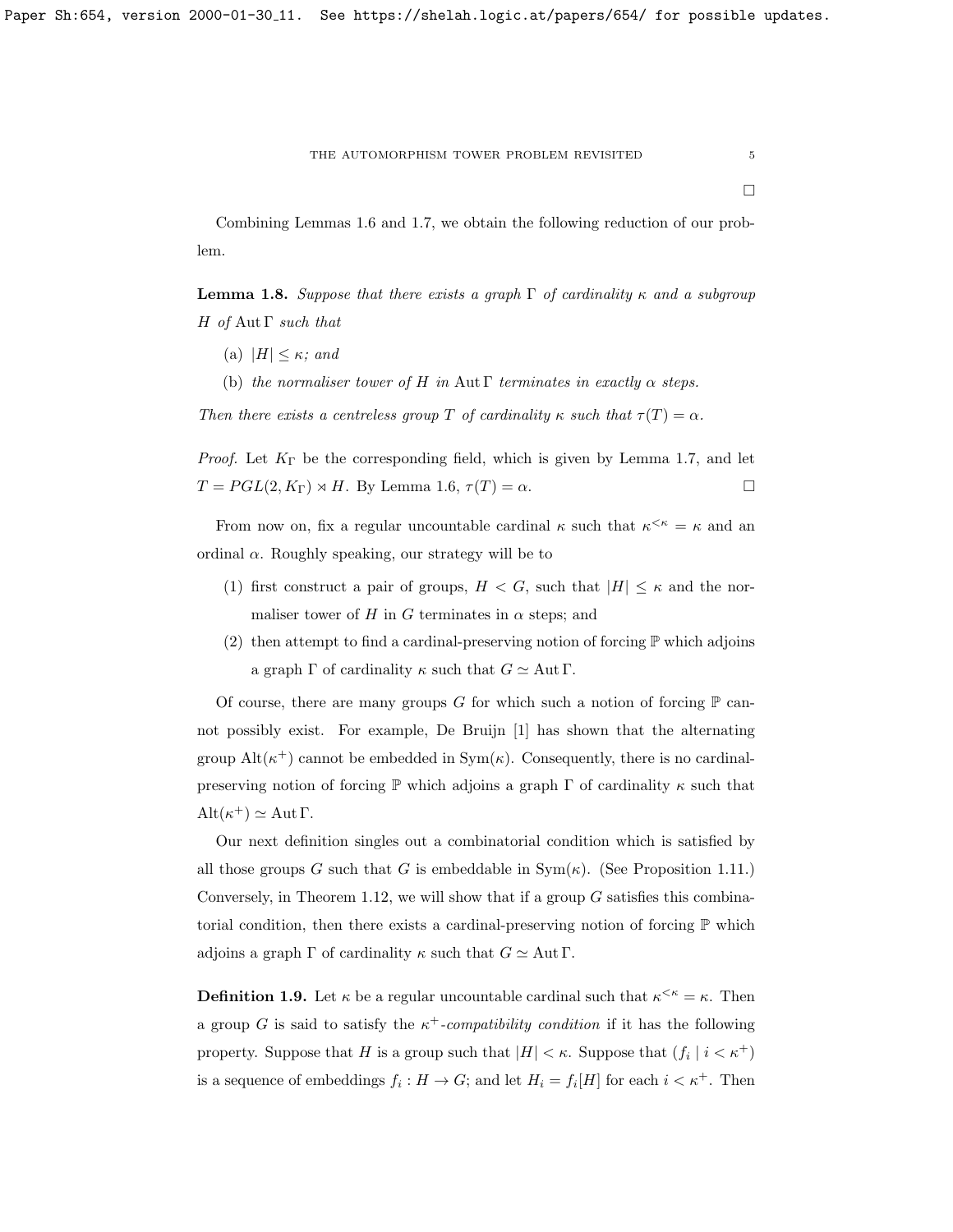there exist ordinals  $i < j < \kappa^+$  and a surjective homomorphism  $\varphi : \langle H_i, H_j \rangle \to H_i$ such that

- (a)  $\varphi \circ f_j = f_i$ ; and
- (b)  $\varphi \restriction H_i = id_{H_i}.$

Example 1.10. To get an understanding of Definition [1.9,](#page-4-0) it will probably be helpful to see an example of a group which *fails* to satisfy the  $\kappa^+$ -compatibility condition. So we will show that  $Alt(\kappa^+)$  does not satisfy the  $\kappa^+$ -compatibility condition. Let  $H = \text{Alt}(4)$ . For each  $3 \leq i < \kappa^+$ , let  $\Delta_i = \{0, 1, 2, i\}$  and let  $f_i : \text{Alt}(4) \to \text{Alt}(\Delta_i)$ be an isomorphism. If  $3 \leq i < j < \kappa^+$ , then

$$
\langle \text{Alt}(\Delta_i), \text{Alt}(\Delta_j) \rangle = \text{Alt}(\Delta_i \cup \Delta_j) \simeq \text{Alt}(5).
$$

Since Alt(5) is a simple group, there does not exist a surjective homomorphism from  $\langle \text{Alt}(\Delta_i), \text{Alt}(\Delta_j) \rangle$  onto  $\text{Alt}(\Delta_i)$ .

<span id="page-5-0"></span>**Proposition 1.11.** Let  $\kappa$  be a regular uncountable cardinal such that  $\kappa^{\leq \kappa} = \kappa$ , and let  $G \leqslant \text{Sym}(\kappa)$ . Then G satisfies the  $\kappa^+$ -compatibility condition.

*Proof.* Let H be a group such that  $|H| < \kappa$ , and let  $(f_i | i < \kappa^+)$  be a sequence of embeddings  $f_i: H \to G$ . For each  $i < \kappa^+$ , let  $H_i = f_i[H]$ ; and let  $Z_i$  be a subset of  $\kappa$  chosen so that

- (a)  $|Z_i| < \kappa;$
- (b)  $Z_i$  is  $H_i$ -invariant; and
- (c)  $g \restriction Z_i \neq id_{Z_i}$  for all  $1 \neq g \in H_i$ .

After passing to a suitable subsequence if necessary, we can suppose that the following conditions hold.

- (1) There exists a fixed subset Z such that  $Z_i = Z$  for all  $i < \kappa^+$ .
- (2) For each  $i < \kappa^+$ , let  $r_i : H_i \to \text{Sym}(Z)$  be the restriction mapping,  $g \mapsto$  $g \restriction Z$ ; and let  $\pi_i : H \to \text{Sym}(Z)$  be the embedding defined by  $\pi_i = r_i \circ f_i$ . Then  $\pi_i = \pi_j$  for all  $i < j < \kappa^+$ .

Fix any pair of ordinals i, j such that  $i < j < \kappa^+$ . Let  $\rho : \langle H_i, H_j \rangle \to \text{Sym}(Z)$ be the restriction mapping,  $g \mapsto g \restriction Z$ . Then  $\rho[\langle H_i, H_j \rangle] = r_i[H_i]$ , and so we can define a surjective homomorphism  $\varphi: \langle H_i, H_j \rangle \to H_i$  by  $\varphi = r_i^{-1} \circ \rho$ . Clearly  $\varphi \restriction H_i = id_{H_i}$ ; and it is easily checked that  $\varphi \circ f_j = f_i$ . — Процессиональные производствование и производствование и производствование и производствование и производс<br>В 1990 году в 1990 году в 1990 году в 1990 году в 1990 году в 1990 году в 1990 году в 1990 году в 1990 году в<br>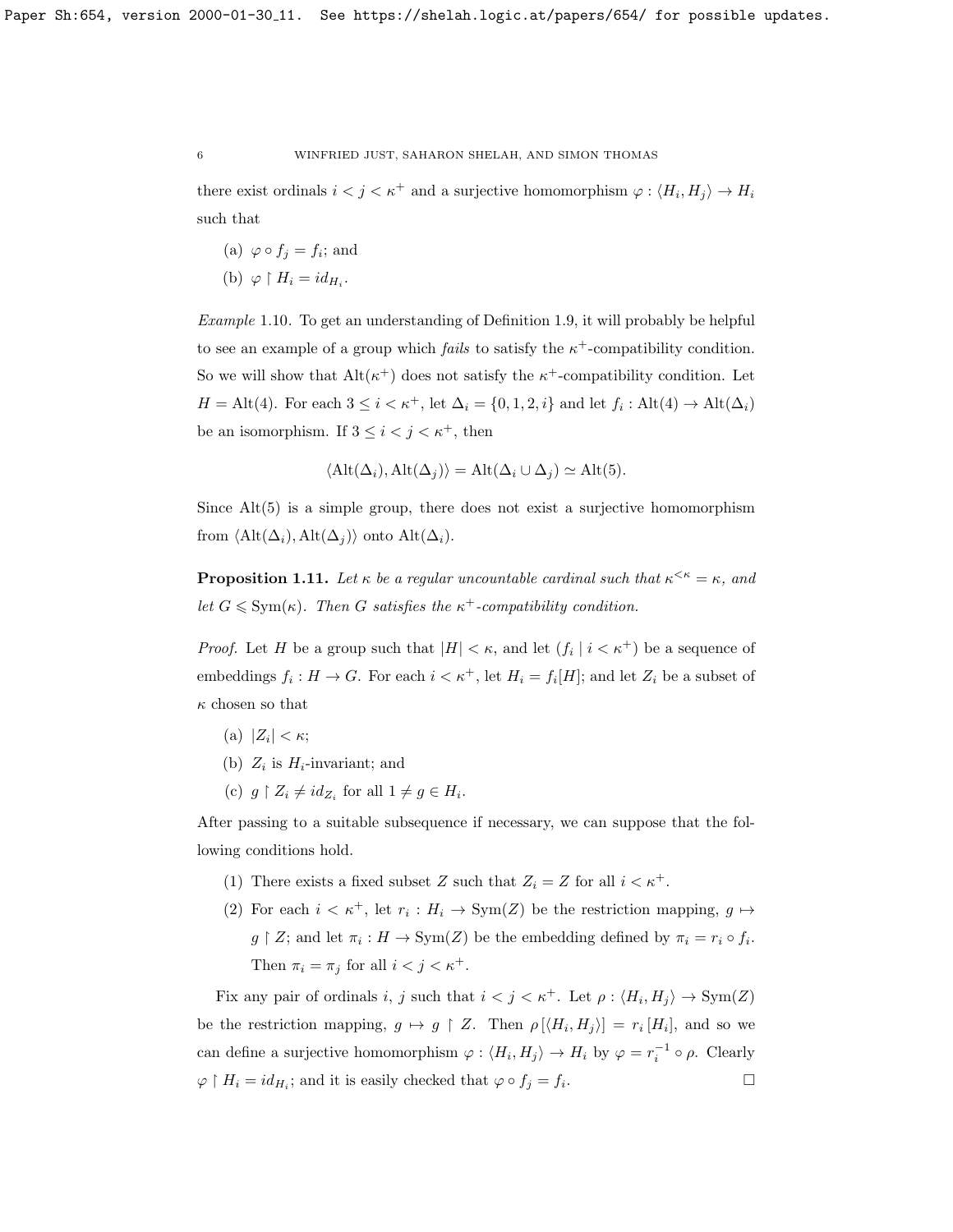#### THE AUTOMORPHISM TOWER PROBLEM REVISITED  $\hspace{0.5cm} 7$

<span id="page-6-0"></span>**Theorem 1.12.** Let  $\kappa$  be a regular uncountable cardinal such that  $\kappa^{\leq \kappa} = \kappa$ , and let G be a group which satisfies the  $\kappa^+$ -compatibility condition. Then there exists a notion of forcing  $\mathbb P$  such that

- (a)  $\mathbb P$  is  $\kappa$ -closed;
- (b)  $\mathbb P$  has the  $\kappa^+$ -c.c.; and
- (c)  $\Vdash$  There exists a graph  $\Gamma$  of cardinality  $\kappa$  such that  $G \simeq \text{Aut } \Gamma$ .

Furthermore, if  $|G| = \lambda$ , then  $|\mathbb{P}| = \max\{\kappa, \lambda^{\leq \kappa}\}.$ 

Combining Proposition [1.11](#page-5-0) and Theorem [1.12,](#page-6-0) we see that if  $\kappa$  is an uncountable cardinal such that  $\kappa^{\leq \kappa} = \kappa$  and G is an arbitrary subgroup of Sym( $\kappa$ ), then there exists a cardinal-preserving notion of forcing  $\mathbb P$  and a graph  $\Gamma \in V^{\mathbb P}$  such that  $G \simeq \text{Aut } \Gamma$ . This result is *not* true of arbitrary subgroups of  $\text{Sym}(\omega)$ ; for Solecki [\[11\]](#page-24-4) has shown that no uncountable free abelian group is the automorphism group of a countable first-order structure.

Theorem [1.12](#page-6-0) will be proved in Section [3.](#page-15-0) It is now easy to explain the main points of the proof of Theorem [1.4.](#page-2-0) Assume that  $V \models GCH$ . Let  $\kappa$  be a regular uncountable cardinal, and let  $\lambda$  be a cardinal such that  $cf(\lambda) > \kappa$ . Let  $\alpha$  be any ordinal such that  $\alpha < \lambda^+$ . In Section [2,](#page-9-0) we will prove that there exists a notion of forcing Q such that

- (1)  $\mathbb{Q}$  is  $\kappa$ -closed;
- (2)  $\mathbb Q$  has the  $\kappa^+$ -c.c.;

and such that the following statements are true in the generic extension  $V^{\mathbb{Q}}$ .

- (a)  $2^{\kappa} = \lambda$ .
- (b) There exist groups  $H < G < \text{Sym}(\kappa)$  such that  $|H| = \kappa$  and the normaliser tower of H in G terminates in exactly  $\alpha$  steps.

By Proposition [1.11,](#page-5-0) G satisfies the  $\kappa^+$ -compatibility condition. Hence we can use Theorem [1.12](#page-6-0) to generically adjoin a graph  $\Gamma$  of cardinality  $\kappa$  such that  $G \simeq \text{Aut } \Gamma$ . A moment's thought shows that the normaliser tower of  $H$  in  $G$  is an absolute notion. Thus Lemma [1.8](#page-4-1) yields a centreless group T of cardinality  $\kappa$  such that  $\tau(T) = \alpha$ . The case when  $\kappa$  is a singular cardinal requires a little more work, and will be dealt with in Section [4.](#page-20-0) The remainder of this section will be devoted to another two easy applications of Theorem [1.12.](#page-6-0)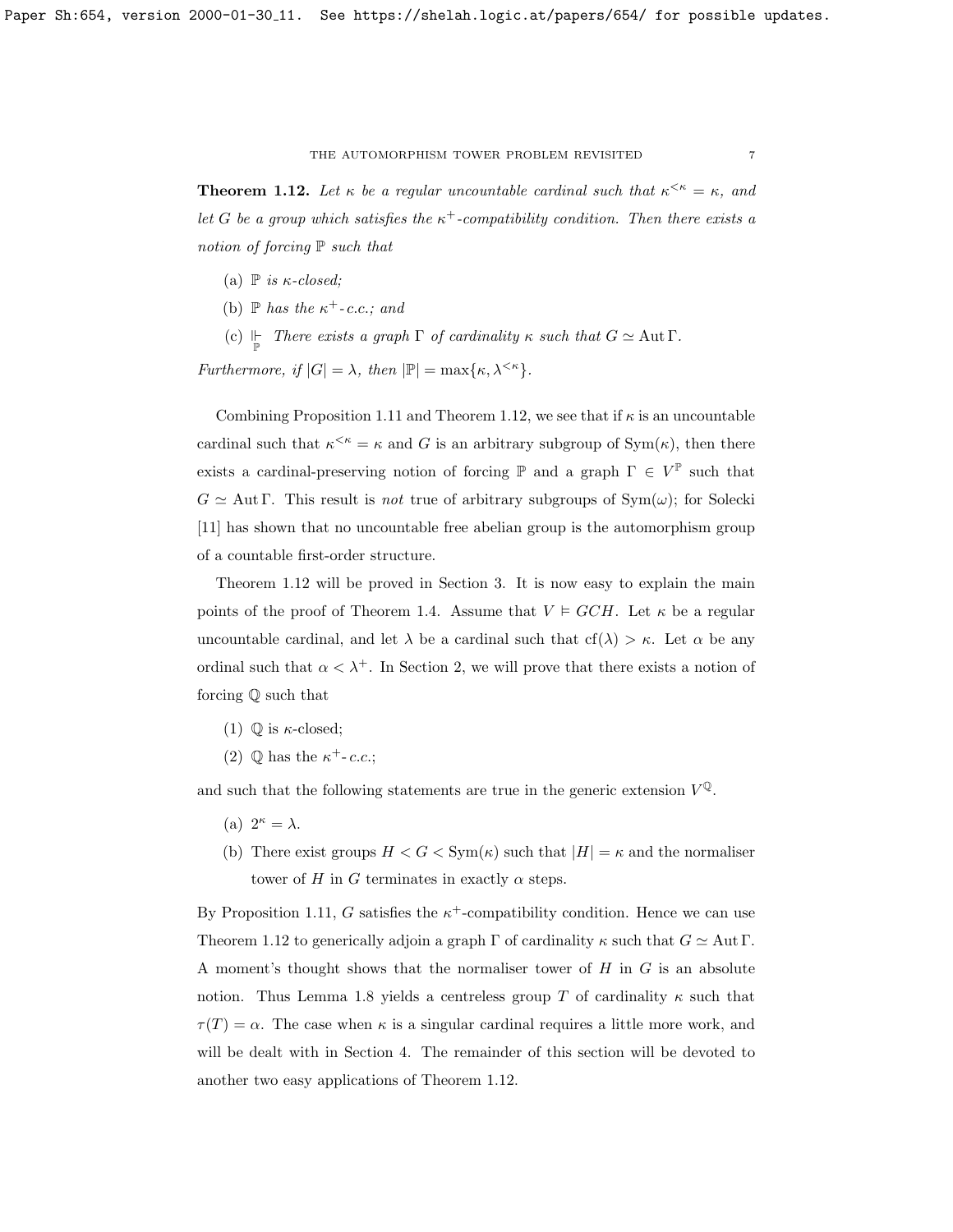Application 1.13. A well-known open problem asks whether there exists a countable structure M such that Aut M is the free group on  $2^{\omega}$  generators. Using Theorem [1.12,](#page-6-0) it is easy to establish the consistency of the existence of a structure  $\mathcal N$  of cardinality  $\omega_1$  such that Aut N is the free group on  $2^{\omega_1}$  generators. It is not known whether the existence of such a structure can be proved in  $ZFC$ .

Theorem 1.14. Let V be a transitive model of ZFC and let  $\kappa$ ,  $\lambda$ ,  $\theta$  be cardinals such that  $\kappa^{\leq \kappa} = \kappa \leq \lambda \leq \theta = \theta^{\kappa}$ . Then there exists a notion of forcing  $\mathbb{P}$ , which preserves cofinalities and cardinalities, such that the following statements are true in  $V^{\mathbb{P}}$ .

- (a)  $2^{\kappa} = \theta$ ; and
- (b) there exists a graph  $\Gamma$  of cardinality  $\kappa$  such that Aut  $\Gamma$  is the free group on λ generators.

Proof. After performing a preliminary forcing if necessary, we can also suppose that  $2^{\kappa} = \theta$ . Let F be the free group on  $\lambda$  generators. Then it is enough to show that F satisfies the  $\kappa^+$ -compatibility condition. Let H be a (necessarily free) group such that  $|H| < \kappa$ , and let  $(f_i \mid i < \kappa^+)$  be a sequence of embeddings  $f_i : H \to F$ . For each  $i < \kappa^+$ , let  $H_i = f_i[H]$ . Then  $\langle H_i | i < \kappa^+ \rangle$  is a free group of cardinality at most  $\kappa^+$ . By Theorem 5.1 [\[10\]](#page-24-5), there exists an embedding of  $\langle H_i | i \langle \kappa^+ \rangle$ into Sym( $\kappa$ ). So Proposition [1.11](#page-5-0) yields the existence of ordinals  $i < j < \kappa^+$ and a surjective homomorphism  $\varphi : \langle H_i, H_j \rangle \to H_i$  such that  $\varphi \circ f_j = f_i$  and  $\varphi \restriction H_i = id_{H_i}.$ .

Application 1.15. Theorem 1.6 [\[14\]](#page-24-3) says that if  $G$  is a finitely generated centreless group, then the automorphism tower of  $G$  terminates in countably many steps. It is conceivable that a more general result holds; namely, that the automorphism tower of  $G$  terminates in countably many steps, whenever  $G$  is a countable centreless group such that  $\text{Aut } G$  is also countable. To see why this might be true, let G be such a group. Then, by Kueker [\[5\]](#page-24-6), there exists a finite subset  $F \subseteq G$  such that each automorphism  $\pi \in \text{Aut } G$  is uniquely determined by its restriction  $\pi \restriction F$ . In terms of the automorphism tower of  $G$ , this says that there is a finite subset  $F \subseteq G$  such that  $C_{G_1}(F) = 1$ . Suppose that the "rigidity" of F within  $G = G_0$ is propagated along the automorphism tower of G; ie. that  $C_{G_{\alpha}}(F) = 1$  for all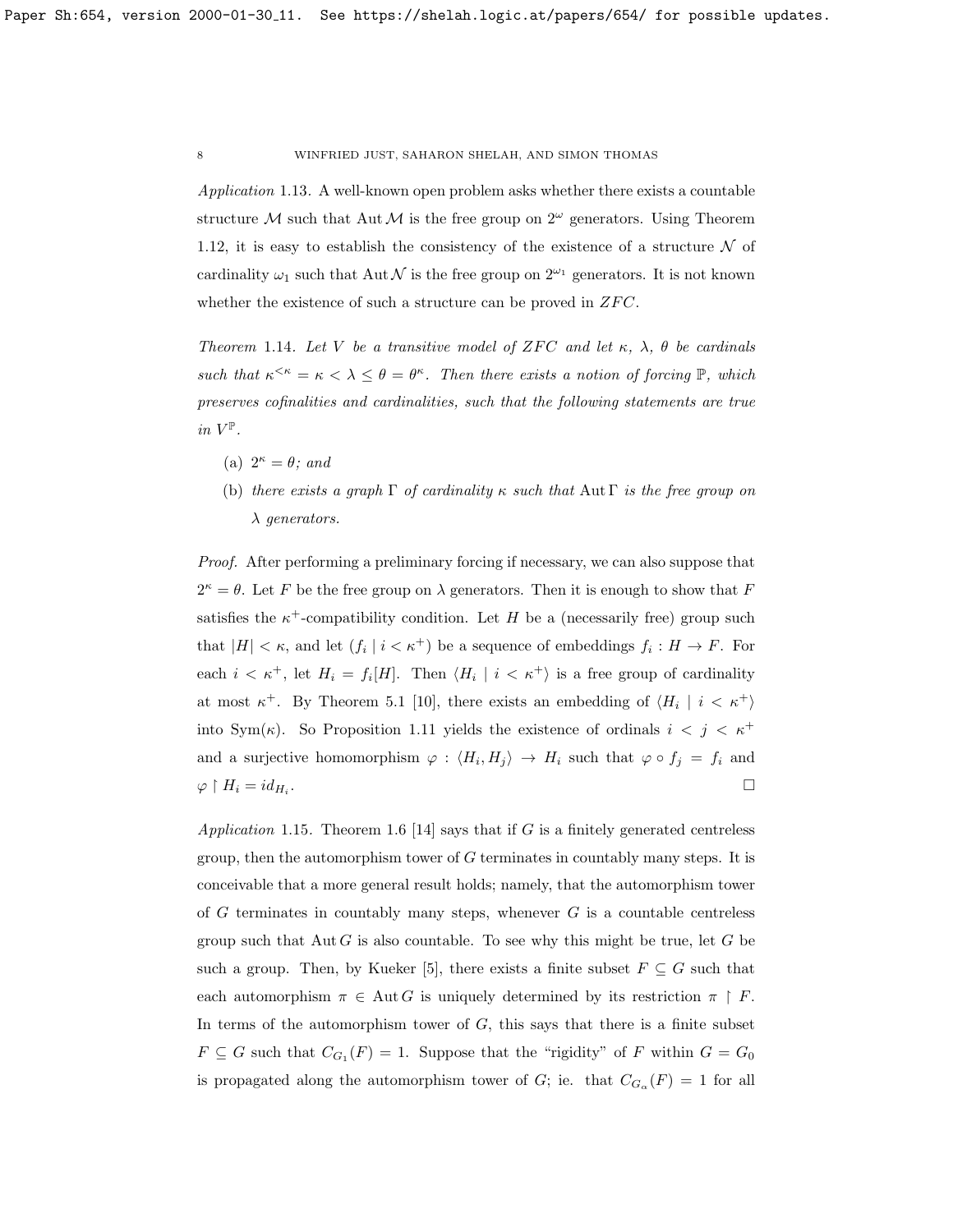ordinals  $\alpha < \omega_1$ . Then the proof of Theorem 1.6 [\[14\]](#page-24-3) shows that the automorphism tower of G terminates in countably many steps.

<span id="page-8-0"></span>Question 1.16. Let G be a centreless group such that  $|\text{Aut }G| = \omega$ . Does there exist a finite subset  $F \subseteq G$  such that  $C_{G_\alpha}(F) = 1$  for all ordinals  $\alpha < \omega_1$ ?

If  $|G_{\alpha}| = \omega$  for all  $\alpha < \omega_1$ , then Fodor's Lemma implies that there exists an ordinal  $\beta < \omega_1$  and a finite subset  $F_\beta$  of  $G_\beta$  such that  $C_{G_\alpha}(F_\beta) = 1$  for all  $\beta \leq$  $\alpha < \omega_1$ ; and so  $\tau(G) < \omega_1$ . This observation suggests the following weak form of Question [1.16,](#page-8-0) which is also open.

<span id="page-8-1"></span>Question 1.17. Does there exist a centreless group G such that  $|\text{Aut }G| = \omega$  and  $|\text{Aut}(\text{Aut }G)| = 2^{\omega}$ ?

Of course, a positive answer to Question [1.16](#page-8-0) implies a negative answer to Question [1.17.](#page-8-1) Using Theorem [1.12,](#page-6-0) it is easy to establish the consistency of the existence of a centreless group G of cardinality  $\omega_1$  such that  $|\text{Aut }G| = \omega_1$  and  $|\text{Aut}(\text{Aut }G)| = 2^{\omega_1}$ . Once again, it is not known whether the existence of such a group can be proved in  $ZFC$ .

Theorem 1.18. Let  $\kappa$  be a regular uncountable cardinal such that  $\kappa^{\leq \kappa} = \kappa$ . Then it is consistent that there exists a centreless group G of cardinality  $\kappa$  such that  $|\text{Aut }G| = \kappa \text{ and } |\text{Aut}(\text{Aut }G)| = 2^{\kappa}.$ 

*Proof.* Let V be the ground model. For each  $\alpha, \xi < \kappa$ , let  $Z_{\xi}^{\alpha} = \langle z_{\xi}^{\alpha} \rangle$  be an infinite cyclic group. For each  $\xi < \kappa$ , let  $A_{\xi} = \bigoplus$  $\bigoplus_{\alpha<\kappa}Z_{\xi}^{\alpha}$ ; and let  $B=\bigoplus_{\xi<\kappa}$  $\bigoplus_{\xi < \kappa} A_{\xi}$ . Define an action of  $\text{Sym}(\kappa)$  on B by  $\pi z_{\xi}^{\alpha} \pi^{-1} = z_{\pi(\xi)}^{\alpha}$  for all  $\alpha, \xi < \kappa$ ; and let  $W = B \rtimes \text{Sym}(\kappa)$  be the corresponding semidirect product. Let  $H = \bigoplus$ ξ<κ  $Z_{\xi}^{\xi}$ . Then the members of the normaliser tower of  $H$  in  $W$  are

- (a)  $N_0(H) = H$ ;
- (b)  $N_1(H) = B;$
- (c)  $N_2(H) = W$ .

Clearly W is embeddable in  $Sym(k)$ ; and so W satisfies the  $\kappa^+$ -compatibility condition. Let P be the notion of forcing, given by Theorem [1.12,](#page-6-0) which adjoins a graph Γ of cardinality  $\kappa$  such that  $W \simeq$  Aut Γ. Let  $K_{\Gamma} \in V^{\mathbb{P}}$  be the corresponding field,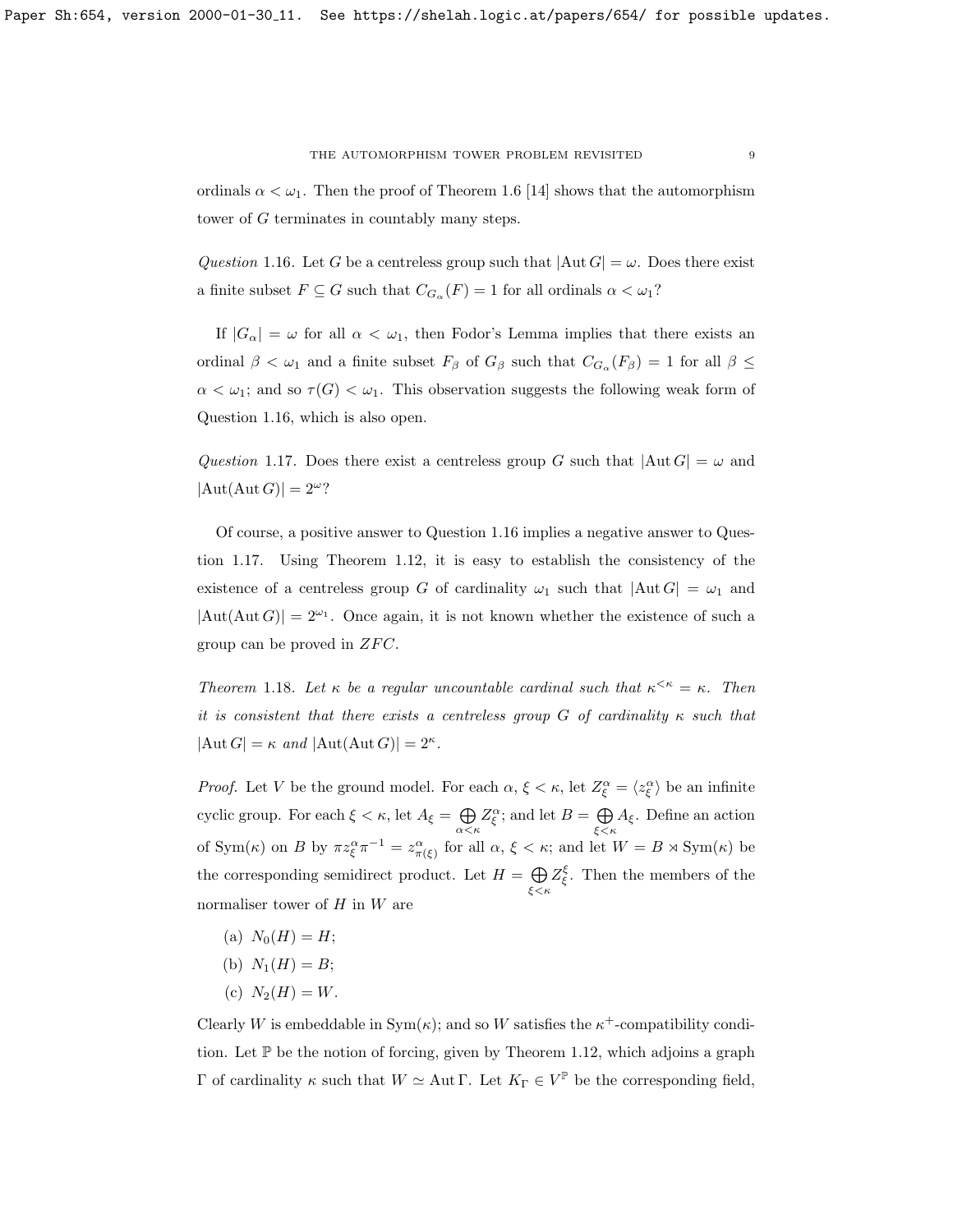which is given by Lemma [1.7.](#page-3-1) Then  $G = PGL(2, K_{\Gamma}) \rtimes H$  is a group such that

$$
|\mathrm{Aut}\, G|=|PGL(2,K_\Gamma)\rtimes B|=\kappa
$$

and

$$
|\mathrm{Aut}(\mathrm{Aut}\,G)|=|PGL(2,K_{\Gamma})\rtimes W|=2^{\kappa}.
$$

 $\Box$ 

Our set-theoretic notation mainly follows that of Kunen  $[6]$ . Thus if  $\mathbb P$  is a notion of forcing and  $p,q \in \mathbb{P}$ , then  $q \leq p$  means that q is a strengthening of p. We say that  $\mathbb P$  is  $\kappa$ -closed if for every  $\lambda < \kappa$ , every descending sequence of elements of  $\mathbb P$ 

$$
p_0 \ge p_1 \ge \cdots \ge p_\xi \ge \ldots, \qquad \xi < \lambda,
$$

has a lower bound in  $\mathbb{P}$ . If V is the ground model, then we will denote the generic extension by  $V^{\mathbb{P}}$  if we do not wish to specify a particular generic filter  $H \subseteq \mathbb{P}$ . If we want to emphasize that the term  $t$  is to be interpreted in the model  $M$  of  $ZFC$ , then we write  $t^M$ ; for example,  $Sym(\lambda)^M$ .

Our group-theoretic notation is standard. For example, the (restricted) wreath product of A by C is denoted by AwrC; and the direct sum of the groups  $H_{\xi}$ ,  $\xi < \lambda$ , is denoted by  $\bigoplus$  $\bigoplus_{\xi < \lambda} H_{\xi}$ . If  $\pi \in \text{Sym}(\kappa)$ , then  $\text{supp}(\pi) = {\alpha \in \kappa \mid \pi(\alpha) \neq \alpha}$ ; and if  $\lambda$  is an infinite cardinal such that  $\lambda \leq \kappa$ , then  $Sym_\lambda(\kappa) = \{ \pi \in Sym(\kappa) \mid |supp(\pi)| < \lambda \}.$ 

## <span id="page-9-0"></span>2. Realising normaliser towers within infinite symmetric groups

Let  $\kappa$  be a regular uncountable cardinal such that  $\kappa^{\leq \kappa} = \kappa$ . In this section, we will study the problem of realising long normaliser towers within  $Sym(\kappa)$ . In particular, we will prove that if  $\alpha$  is any ordinal, then there exists a generic extension  $V^{\mathbb{Q}}$  such that a normaliser tower of height  $\alpha$  can be realised in  $\text{Sym}(\kappa)^{V^{\mathbb{Q}}}$ .

First for each ordinal  $\alpha$ , we will construct a pair of groups,  $H < G$ , such that the normaliser tower of H in G terminates in exactly  $\alpha$  steps.

<span id="page-9-1"></span>Definition 2.1. The ascending chain of groups

$$
W_0 \leqslant W_1 \leqslant \cdots \leqslant W_\alpha \leqslant W_{\alpha+1} \leqslant \ldots
$$

is defined inductively as follows.

(a)  $W_0 = C_2$ , the cyclic group of order 2.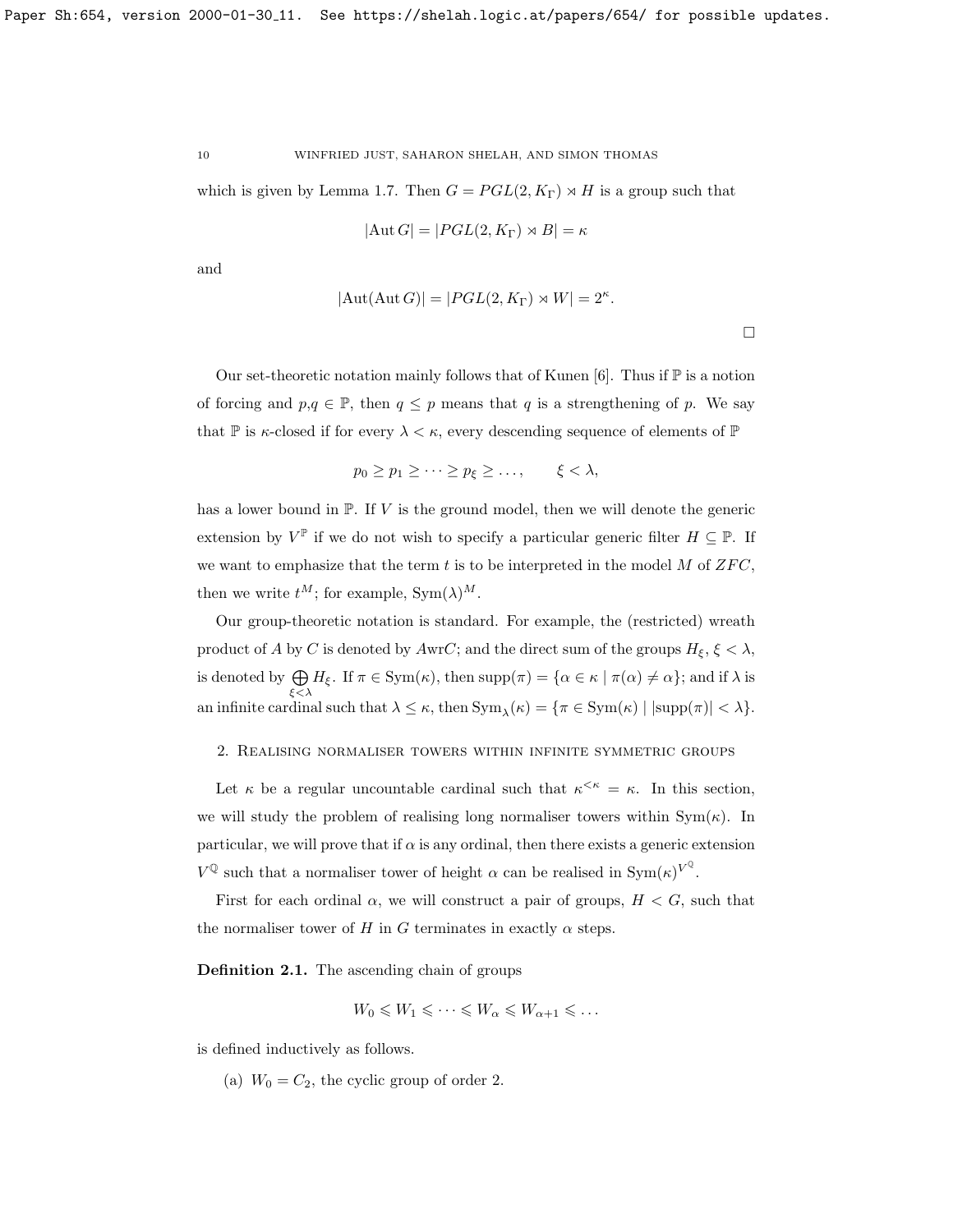(b) Suppose that  $\alpha = \beta + 1$ . Then

$$
W_{\beta}=W_{\beta}\oplus 1\leqslant \left[W_{\beta}\oplus W_{\beta}^*\right]\rtimes \langle \sigma_{\beta+1}\rangle=W_{\beta+1}.
$$

Here  $W^*_{\beta}$  is an isomorphic copy of  $W_{\beta}$ ; and  $\sigma_{\beta+1}$  is an element of order 2 which interchanges the factors  $W_{\beta} \oplus 1$  and  $1 \oplus W_{\beta}^*$  of the direct sum  $W_{\beta} \oplus W_{\beta}^*$  via conjugation. Thus  $W_{\beta+1}$  is isomorphic to the wreath product  $W_{\beta}$ wr $C_2$ .

(c) If  $\alpha$  is a limit ordinal, then  $W_{\alpha} = \bigcup$  $\bigcup_{\beta<\alpha}W_{\beta}.$ 

**Lemma 2.2.**  $|W_{\alpha}| \leq \max\{|{\alpha}|, {\omega}\}$  for all ordinals  $\alpha$ .

*Proof.* This follows by an easy induction on  $\alpha$ .

- **Lemma 2.3.** (a) If  $1 \le n < \omega$ , then the normaliser tower of  $W_0$  in  $W_n$  terminates in exactly  $n + 1$  steps.
	- (b) If  $\alpha \geq \omega$ , then the normaliser tower of  $W_0$  in  $W_\alpha$  terminates in exactly  $\alpha$ steps.

Proof. (a) It is easily checked that

$$
N_1(W_0, W_n) = W_0 \oplus W_0^* \oplus W_1^* \oplus \cdots \oplus W_{n-1}^*
$$

and that

$$
N_2(W_0, W_n) = W_1 \oplus W_1^* \oplus \cdots \oplus W_{n-1}^*;
$$

and that, in general, for each  $0 \leq \ell \leq n - 1$ ,

$$
N_{\ell+1}(W_0, W_n) = W_{\ell} \oplus \bigoplus_{\ell \leq m < n} W_m^*.
$$

(b) For example, consider the case when  $\alpha > \omega$ . Then for each  $\ell \in \omega$ ,

$$
N_{\ell+1}(W_0, W_\alpha) = W_\ell \oplus \bigoplus_{\ell \leq \beta < \alpha} W^*_\beta;
$$

and for each  $\gamma$  such that  $\omega \leq \gamma < \alpha$ ,

$$
N_{\gamma}(W_0, W_{\alpha}) = W_{\gamma} \oplus \bigoplus_{\gamma \leq \beta < \alpha} W_{\beta}^*.
$$

 $\Box$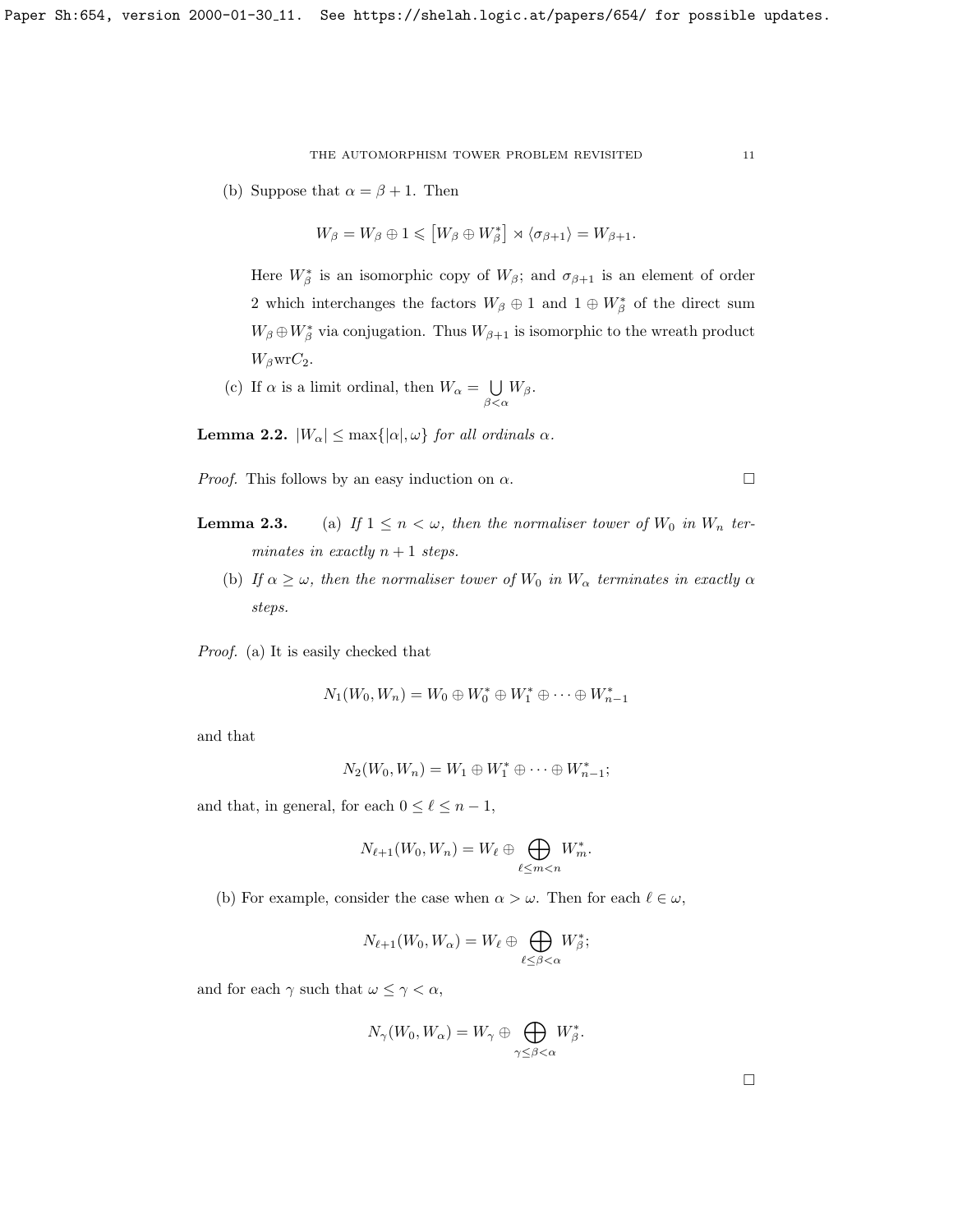Remark 2.4. Unfortunately, the group  $W_{\kappa}$ + does not satisfy the  $\kappa$ <sup>+</sup>-compatibility condition. To see this, let

$$
H = C_2 \text{wr} C_2 = [\langle a \rangle \oplus \langle b \rangle] \rtimes \langle c \rangle;
$$

and for each limit ordinal  $i \leq \kappa^+$ , let  $f_i : H \to W_{\kappa^+}$  be the embedding such that  $f_i(a) = \sigma_{i+1}$  and  $f_i(c) = \sigma_{i+2}$ . (Here we are using the notation which was introduced in Definition [2.1.](#page-9-1)) Let i, j be any limit ordinals such that  $i < j < \kappa^+$ . Then

$$
\langle H_i, H_j \rangle \simeq ((C_2 \text{wr} C_2) \text{wr} C_2) \text{wr} C_2.
$$

Suppose that there exists a a surjective homomorphism  $\varphi: \langle H_i, H_j \rangle \to H_i$  such that

- (a)  $\varphi \circ f_j = f_i$ ; and
- (b)  $\varphi \restriction H_i = id_{H_i}.$

Then  $\varphi(\sigma_{j+1}) = \varphi(\sigma_{i+1}) = \sigma_{i+1}$  and  $\varphi(\sigma_{j+2}) = \varphi(\sigma_{i+2}) = \sigma_{i+2}$ . Consider the element  $x = \sigma_{j+1}\sigma_{j+2}\sigma_{j+1}\sigma_{j+2} \in H_j$ . Then it is easily checked that

- (1) x lies in the centre of  $H_j$ ; and
- (2)  $\sigma_{j+1}y\sigma_{j+1}^{-1} = xyx^{-1}$  for all  $y \in H_i$ .

Thus  $z = \varphi(x)$  lies in the centre of  $H_i$ . Since  $\varphi(\sigma_{j+1}) = \sigma_{i+1}$ , we find that

$$
\sigma_{i+1}y\sigma_{i+1}^{-1} = zyz^{-1} = y
$$

for all  $y \in H_i$ . But this contradicts the fact that  $\sigma_{i+1}$  is a noncentral element of  $H_i$ .

Thus if  $\alpha \geq \kappa^+$ , then  $W_{\alpha}$  is not embeddable in Sym( $\kappa$ ). However, the above argument does not rule out the possibility that  $W_{\alpha}$  is embeddable in the quotient group  $\text{Sym}(\kappa)/\text{Sym}_{\kappa}(\kappa)$ ; and this is enough for our purposes.

<span id="page-11-0"></span>**Lemma 2.5.** Let  $\kappa$  be an infinite cardinal such that  $\kappa^{\leq \kappa} = \kappa$ . Suppose that  $\gamma$  is an ordinal, and that there exists an embedding

$$
f: W_{\gamma} \to \text{Sym}(\kappa)/\text{Sym}_{\kappa}(\kappa).
$$

Then for each ordinal  $\alpha \leq \gamma$ , there exist groups  $H \leq G \leq \text{Sym}(\kappa)$  such that  $|H| = \kappa$ and the normaliser tower of H in G terminates in exactly  $\alpha$  steps.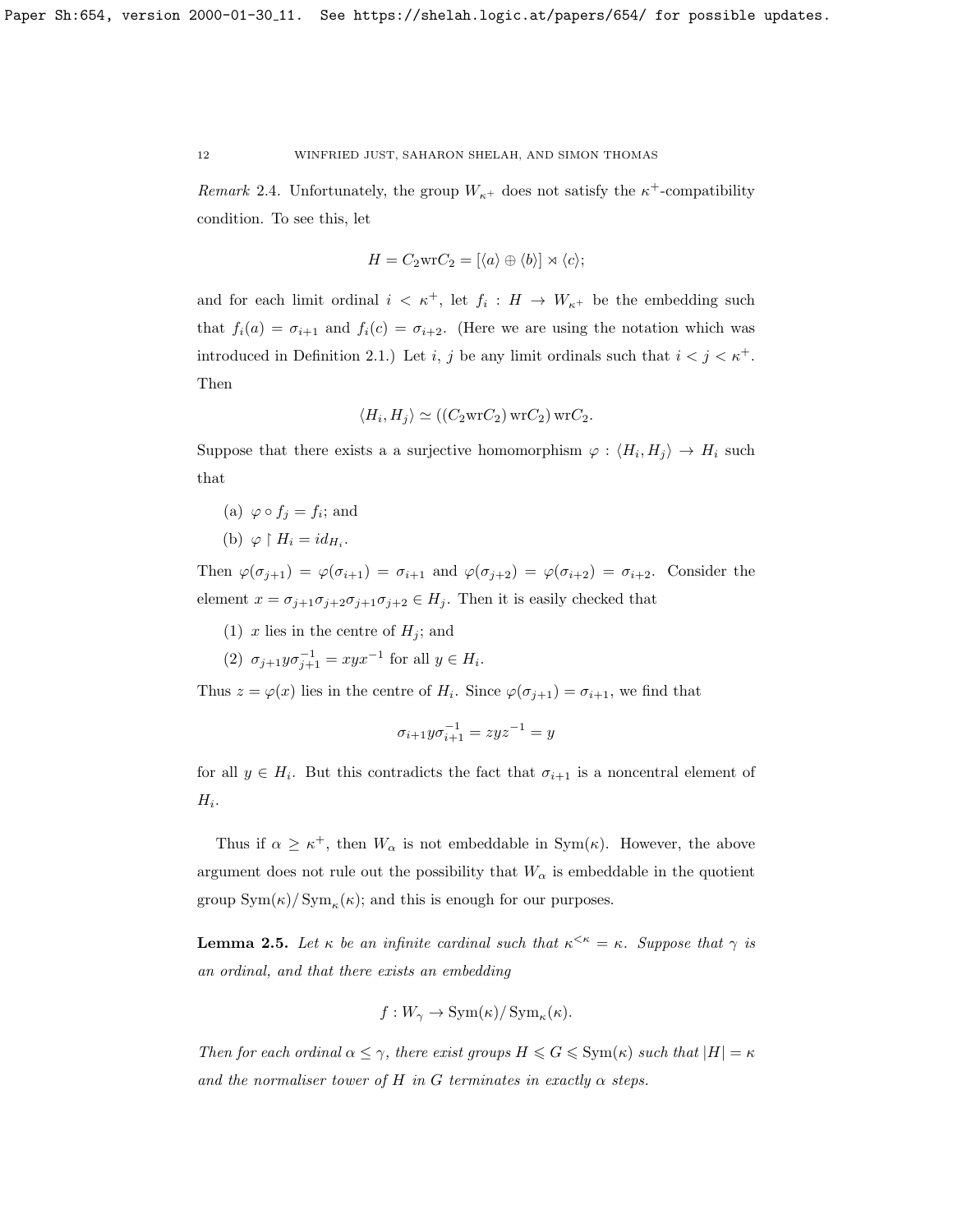<span id="page-12-0"></span>Claim 2.6. For each ordinal  $\beta$ ,

$$
f[N_{\beta}(W_0, W_{\alpha})] = N_{\beta}(H^0, H^{\alpha})/\operatorname{Sym}_{\kappa}(\kappa).
$$

*Proof.* We will argue by induction on  $\beta$ . The result is clear when  $\beta = 0$ , and no difficulties arise when  $\beta$  is a limit ordinal. Suppose that  $\beta = \xi + 1$  and that the result holds for  $\xi$ . Let  $R = N_{\xi}(H^0, H^{\alpha})$ ; and for each subgroup K such that  $\mathrm{Sym}_{\kappa}(\kappa) \leqslant K \leqslant H^{\alpha}, \, \mathrm{let} \, \overline{K} = K / \mathrm{Sym}_{\kappa}(\kappa).$  Then

$$
f[N_{\xi+1}(W_0, W_\alpha)] = N_{\overline{H^\alpha}}(\overline{R});
$$

and so we must show that

$$
N_{\overline{H^{\alpha}}}(\overline{R}) = \overline{N_{H^{\alpha}}(R)}.
$$

But this is an immediate consequence of the Correspondence Theorem for subgroups of quotient groups, together with the observation that the normaliser of any subgroup L is the largest subgroup M such that  $L \leq M$ .

It is now easy to complete the proof of Lemma [2.5.](#page-11-0) Applying Lemma [2.3](#page-0-0) and Claim [2.6,](#page-12-0) we see that if  $\alpha \geq \omega$ , then the normaliser tower of  $H^0$  in  $H^{\alpha}$  terminates in exactly  $\alpha$  steps; and that if  $2 \leq \alpha = n < \omega$ , then the normaliser tower of  $H^0$  in  $H^{n-1}$  terminates in exactly *n* steps. This just leaves the cases when  $\alpha = 0, 1$ . When  $\alpha = 0$ , we can take  $H = G = Alt(\kappa)$ ; and when  $\alpha = 1$ , we can take  $H = Alt(\kappa)$  and  $G = \text{Sym}(\kappa).$ 

The next result implies that if  $\omega < \kappa^{\kappa} = \kappa$  and W is any group, then there exists a cardinal-preserving notion of forcing  $\mathbb P$  such that in  $V^{\mathbb P}$ , the group W is embeddable in  $\text{Sym}(\kappa)/\text{Sym}_{\kappa}(\kappa)$ . (If  $|W|^{\kappa} > |W|$ , then just embed W in a larger group L such that  $|L|^{\kappa} = |L|$ ; and then apply Lemma [2.7](#page-12-1) to L.)

<span id="page-12-1"></span>**Lemma 2.7.** Let V be a transitive model of ZFC and let  $\kappa$ ,  $\lambda$  be cardinals such that  $\omega < \kappa^{<\kappa} = \kappa < \lambda = \lambda^{\kappa}$ . Let W be any group of cardinality  $\lambda$ . Then there exists a notion of forcing Q such that

- (1)  $\mathbb{Q}$  is  $\kappa$ -closed.
- (2)  $\mathbb{Q}$  has the  $\kappa^+$ -c.c.;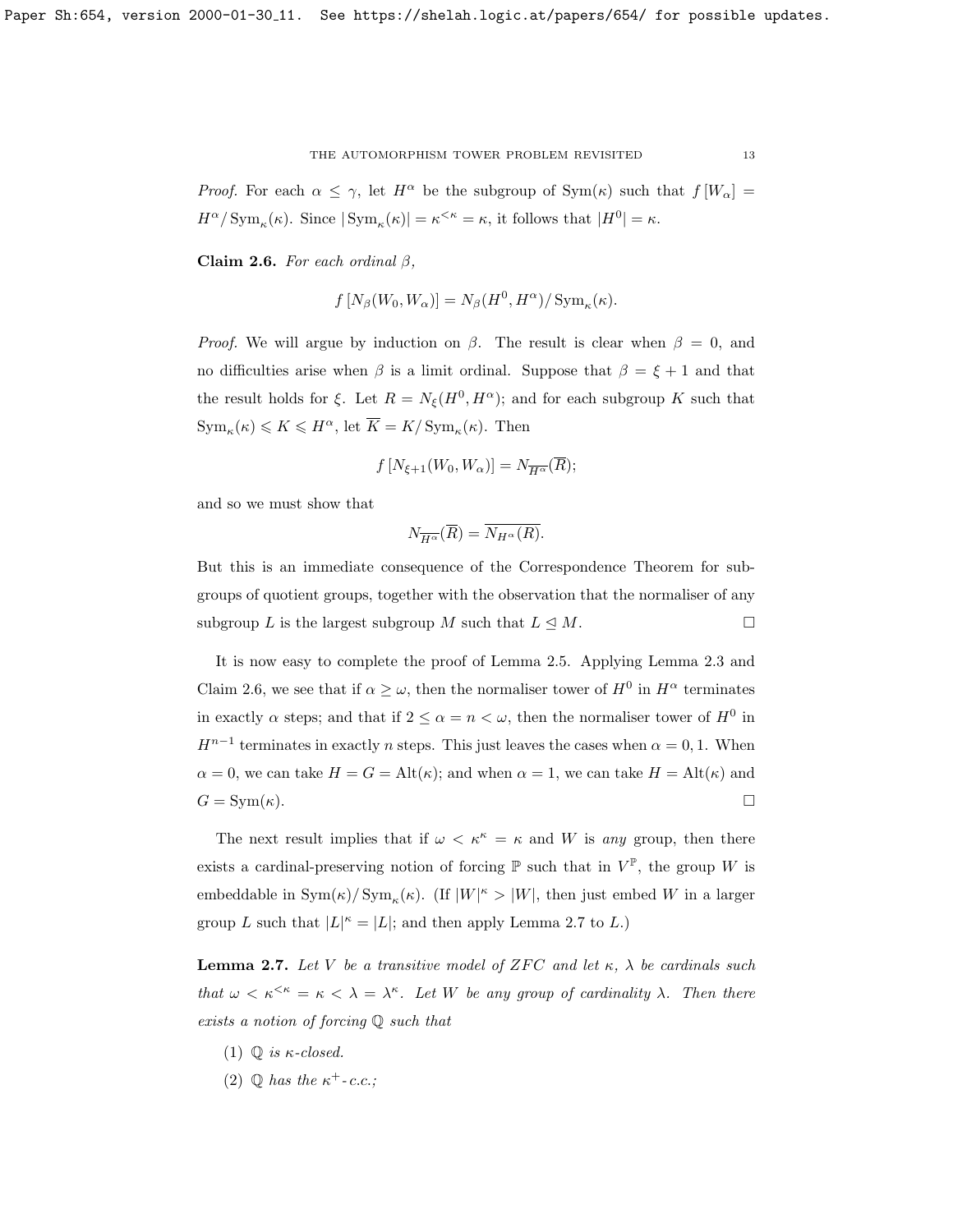and such that the following statements are true in the generic extension  $V^{\mathbb{Q}}$ .

- (a)  $2^{\kappa} = \lambda$ .
- (b) There exists an isomorphic embedding

$$
f: W \to (\text{Sym}(\kappa)/\text{Sym}_{\kappa}(\kappa))^{V^{\mathbb{Q}}}.
$$

*Proof.* Let  $\Omega = \bigcup_{\alpha < \kappa} {\alpha} \times \alpha$ . We will work with the symmetric group Sym( $\Omega$ ) rather than with  $Sym(\kappa)$ . Let  $\mathbb Q$  be the notion of forcing consisting of the conditions

$$
p = (\delta_p, H_p, E_p)
$$

such that the following hold.

- (a)  $\omega \leq \delta_p < \kappa$ .
- (b)  $H_p$  is a subgroup of W such that  $|H_p| \leq |\delta_p|$ .
- (c)  $E_p$  is a function which assigns a permutation  $e_{\pi,\xi}^p \in \text{Sym}(\{\xi\} \times \xi)$  to each pair  $(\pi, \xi) \in H_p \times \delta_p$ .

We set  $q = (\delta_q, H_q, E_q) \leq p = (\delta_p, H_p, E_p)$  if and only if

- (1)  $\delta_p \leq \delta_q$ ;
- (2)  $H_p \leqslant H_q$ ;
- (3)  $E_p \subseteq E_q$ ; and
- (4) if  $\delta_p \leq \xi < \delta_q$ , then the restriction to  $H_p$  of the function,  $\pi \mapsto e^q_{\pi,\xi}$ , is an isomorphic embedding of  $H_p$  into Sym( $\{\xi\} \times \xi$ ).

<span id="page-13-0"></span>Claim 2.8.  $\mathbb{Q}$  is  $\kappa$ -closed.

*Proof of Claim [2.8.](#page-13-0)* This is clear.

<span id="page-13-1"></span>Claim 2.9.  $\mathbb Q$  has the  $\kappa^+$ -c.c..

*Proof of Claim [2.9.](#page-13-1)* Suppose that  $p_i = (\delta_{p_i}, H_{p_i}, E_{p_i}) \in \mathbb{Q}$  for  $i < \kappa^+$ . Using the  $\Delta$ -System Lemma and the assumption that  $\kappa^{\leq \kappa} = \kappa$ , after passing to a suitable subsequence if necessary, we can suppose that the following conditions are satisfied.

- (i) There exists a fixed ordinal  $\delta$  such that  $\delta_{p_i} = \delta$  for all  $i < \kappa^+$ .
- (ii) There exists a fixed subgroup H such that  $H_{p_i} \cap H_{p_j} = H$  for all  $i < j < \kappa^+$ .
- (iii) There exists a fixed function E such that  $E_{p_i} \restriction H = E$  for all  $i < \kappa^+$ .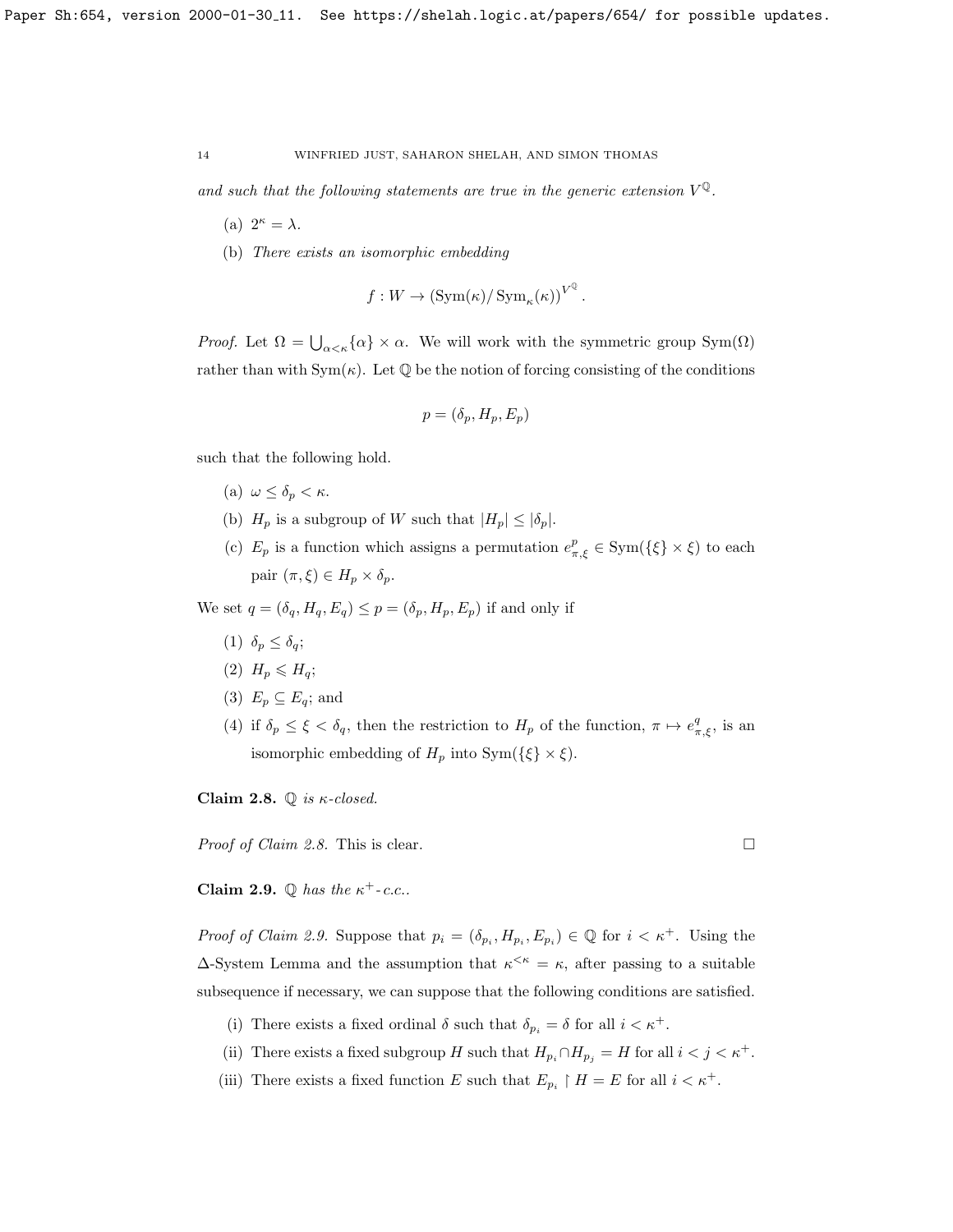Now fix any two ordinals  $i < j < \kappa^+$ . Let  $H^+ = \langle H_{p_i}, H_{p_j} \rangle$  be the subgroup generated by  $H_{p_i} \cup H_{p_j}$ ; and let  $E^+$  be any extension of  $E_{p_i} \cup E_{p_j}$  which satisfies condition (c). Then  $q = (\delta, H^+, E^+)$  is a common lower bound of  $p_i$  and  $p_j$ .  $\Box$ 

<span id="page-14-0"></span>**Claim 2.10.** For each  $\alpha < \kappa$ , the set  $C_{\alpha} = \{p \in \mathbb{Q} \mid \delta_p \geq \alpha\}$  is dense in  $\mathbb{Q}$ .

*Proof of Claim [2.10.](#page-14-0)* Let  $p = (\delta_p, H_p, E_p) \in \mathbb{Q}$ . Then we can suppose that  $\delta_p < \alpha$ . We can define an isomorphic embedding  $\varphi: H_p \to \text{Sym}(H_p)$  by setting  $\varphi(h)(x) =$ hx for all  $x \in H_p$ . Since  $|H_p| \leq |\delta_p|$ , it follows that there exists an isomorphic embedding  $\varphi_{\xi}: H_p \to \text{Sym}(\{\xi\} \times \xi)$  for each  $\delta_p \leq \xi < \alpha$ . Hence there exists a condition  $q = (\delta_q, H_q, E_q) \leq p$  such that  $H_q = H_p$  and  $\delta_q = \alpha$ .

<span id="page-14-1"></span>**Claim 2.11.** For each  $\pi \in W$ , the set  $D_{\pi} = \{p \in \mathbb{Q} \mid \pi \in H_p\}$  is dense in  $\mathbb{Q}$ .

*Proof of Claim [2.11.](#page-14-1)* Let  $p = (\delta_p, H_p, E_p) \in \mathbb{Q}$ . Let  $H^+ = \langle H_p, \pi \rangle$  be the subgroup generated by  $H_p \cup \{\pi\}$ , and let  $E^+$  be any extension of  $E_p$  to  $H^+$  which satisfies condition (c). Then  $q = (\delta_q, H_q, E_q) \leq p$ .

Let  $F \subseteq \mathbb{Q}$  be a generic filter, and let  $V^{\mathbb{Q}} = V[F]$  be the corresponding generic extension. Working within  $V^{\mathbb{Q}}$ , for each  $\pi \in W$ , let

$$
e(\pi) = \bigcup \{e_{\pi,\xi}^p \mid \text{ There exists } p \in F \text{ such that } \pi \in H_p \text{ and } \xi < \delta_p \}.
$$

Then  $e(\pi) \in \text{Sym}(\Omega)$ . Let  $\text{Sym}_{\kappa}(\Omega) = \{ \psi \in \text{Sym}(\Omega) \mid |\text{supp}(\psi)| < \kappa \};$  and define the function

$$
f: W \to \text{Sym}(\Omega)/\text{Sym}_{\kappa}(\Omega)
$$

by  $f(\pi) = e(\pi) \operatorname{Sym}_{\kappa}(\Omega)$ . Then it is enough to show that f is an isomorphic embedding.

<span id="page-14-2"></span>Claim 2.12. If  $1 \neq \pi \in W$ , then  $f(\pi) \neq 1$ .

Proof of Claim [2.12.](#page-14-2) Choose a condition  $p = (\delta_p, H_p, E_p) \in F$  such that  $\pi \in H_p$ . If  $\xi$  is any ordinal such that  $\delta_p \leq \xi < \kappa$ , then  $e(\pi) \upharpoonright {\xi} \times \xi \neq id_{\{\xi\} \times \xi}$ . Hence  $e(\pi) \notin \text{Sym}_{\kappa}(\Omega).$  $(\Omega)$ .

<span id="page-14-3"></span>Claim 2.13. f is a group homomorphism.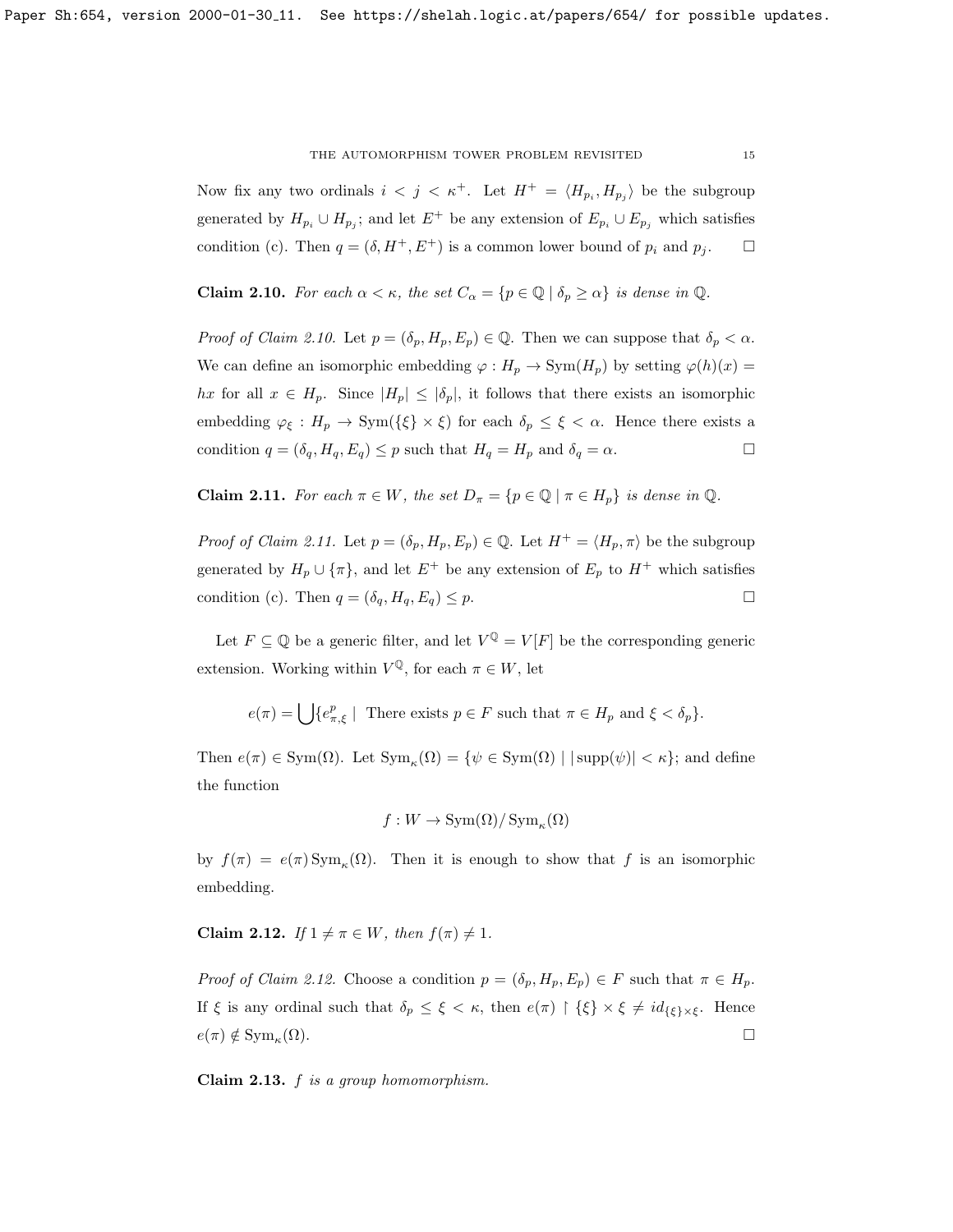Proof of Claim [2.13.](#page-14-3) Let  $\pi_1, \pi_2 \in W$ . Let  $p = (\delta_p, H_p, E_p) \in F$  be a condition such that  $\pi_1, \pi_2 \in H_p$ . Let  $\xi$  be any ordinal such that  $\delta_p \leq \xi < \kappa$ ; and let  $q \in F$ be a condition such that  $q \leq p$  and  $\xi < \delta_q$ . Then

$$
e^q_{\pi_1,\xi}\circ e^q_{\pi_2,\xi}=e^q_{\pi_1\circ\pi_2,\xi}.
$$

It follows that

$$
e(\pi_1) \operatorname{Sym}_{\kappa}(\Omega) \circ e(\pi_2) \operatorname{Sym}_{\kappa}(\Omega) = e(\pi_1 \circ \pi_2) \operatorname{Sym}_{\kappa}(\Omega).
$$

Finally it is easily checked that  $|\mathbb{Q}| = \lambda$ ; and it follows that  $V^{\mathbb{Q}} \models 2^{\kappa} = \lambda$ . This completes the proof of Lemma [2.7.](#page-12-1)  $\Box$ 

Summing up our work in this section, we obtain the following result.

<span id="page-15-1"></span>**Theorem 2.14.** Let V be a transitive model of ZFC and let  $\kappa$ ,  $\lambda$  be cardinals such that  $\omega < \kappa^{\leq \kappa} = \kappa < \lambda = \lambda^{\kappa}$ . Let  $\alpha$  be any ordinal such that  $\alpha < \lambda^+$ . Then there exists a notion of forcing Q such that

- (1)  $\mathbb{Q}$  is  $\kappa$ -closed;
- (2)  $\mathbb{Q}$  has the  $\kappa^+$ -c.c.;

and such that the following statements are true in the generic extension  $V^{\mathbb{Q}}$ .

- (a)  $2^{\kappa} = \lambda$ .
- (b) There exist groups  $H < G < \text{Sym}(\kappa)$  such that  $|H| = \kappa$  and the normaliser tower of H in G terminates in exactly  $\alpha$  steps.

*Proof.* Let  $\gamma$  be an ordinal such that  $\max{\{\alpha, \lambda\}} \leq \gamma < \lambda^+$ . Then  $|W_{\gamma}| = \lambda$ . Let  $\mathbb{Q}$ be the notion of forcing obtained by applying Lemma [2.7](#page-12-1) to  $W = W_{\gamma}$ . By Lemma [2.5,](#page-11-0)  $\mathbb Q$  satisfies our requirements.

### 3. Closed groups of uncountable degree

<span id="page-15-0"></span>In this section, we will prove Theorem [1.12.](#page-6-0) Let  $\kappa$  be a regular uncountable cardinal such that  $\kappa^{\leq \kappa} = \kappa$ , and let G be a group which satisfies the  $\kappa^+$ -compatibility condition. Let L be a first-order language consisting of  $\kappa$  binary relation symbols. The following notion of forcing  $\mathbb P$  is designed to adjoin a structure M of cardinality  $\kappa$  for the language L such that  $G \simeq$  Aut M. This is sufficient; for then we can use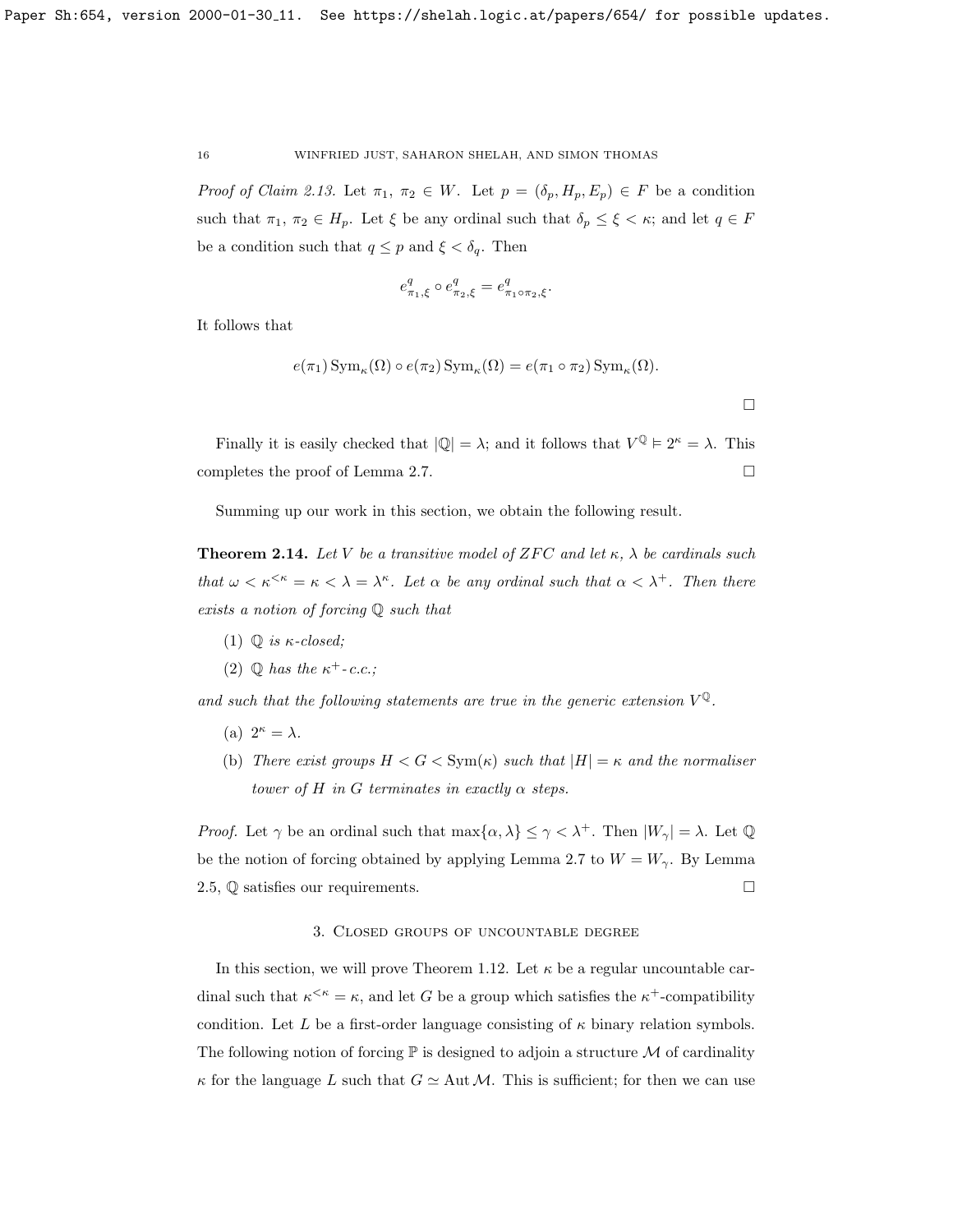one of the standard procedures to code  $\mathcal M$  into a graph  $\Gamma$  of cardinality  $\kappa$  such that Aut  $\Gamma \simeq$  Aut M. ( Cf. Section 5.5 of Hodges [\[3\]](#page-23-3).)

**Definition 3.1.** Suppose that  $L_0 \subseteq L$  and that N is a structure for the language  $L_0$ . Then a *restricted atomic type* in the free variable v for the language  $L_0$  using parameters from N is a set t of formulas of the form  $R(v, a)$ , where  $R \in L_0$  and  $a \in \mathcal{N}$ . An element  $c \in \mathcal{N}$  is said to *realise t* if  $\mathcal{N} \models \varphi[c]$  for every formula  $\varphi(v) \in t$ . If no element of  $N$  realises t, then t is said to be *omitted* in  $N$ . Notice that if t is omitted in  $N$ , then t is not the trivial restricted atomic type  $\emptyset$ .

**Definition 3.2.** Let  $\mathbb{P}$  be the notion of forcing consisting of the conditions

$$
p = (H, \pi, \mathcal{N}, T)
$$

such that the following hold.

- (a) H is a subgroup of G such that  $|H| < \kappa$ .
- (b) There exists an ordinal  $0 < \delta < \kappa$  and a subset  $L(\mathcal{N}) \in [L]^{<\kappa}$  such that N is a structure with universe  $\delta$  for the language  $L(\mathcal{N})$ .
- (c)  $\pi : H \to \text{Aut } \mathcal{N}$  is a group homomorphism.
- (d)  $T$  is a set of restricted atomic types in the free variable  $v$  for the language  $L(\mathcal{N})$  using parameters from  $\mathcal{N}$ . Furthermore,  $|T| < \kappa$ ; and each  $t \in T$  is omitted in  $N$ .

We set  $(H_2, \pi_2, \mathcal{N}_2, T_2) \leq (H_1, \pi_1, \mathcal{N}_1, T_1)$  if and only if

- (1)  $H_1 \leq H_2$ .
- (2)  $\mathcal{N}_1$  is a substructure of  $\mathcal{N}_2$ .
- (3) For all  $h \in H_1$  and  $\alpha \in \mathcal{N}_1$ ,  $\pi_2(h)(\alpha) = \pi_1(h)(\alpha)$ .
- (4)  $T_1 \subseteq T_2$ .

It is clear that the components  $(H, \pi, \mathcal{N})$  in each condition  $p \in \mathbb{P}$  are designed to generically adjoin a structure M of cardinality  $\kappa$  for the language L, together with an embedding  $\pi^*$  of G into Aut M. The set T of restricted atomic types is needed to kill off potential extra automorphisms  $g \in \text{Aut } \mathcal{M} \setminus \pi^*[G]$ , and thus ensure that  $\pi^*$  is surjective.

Lemma 3.3.  $\mathbb P$  is  $\kappa$ -closed.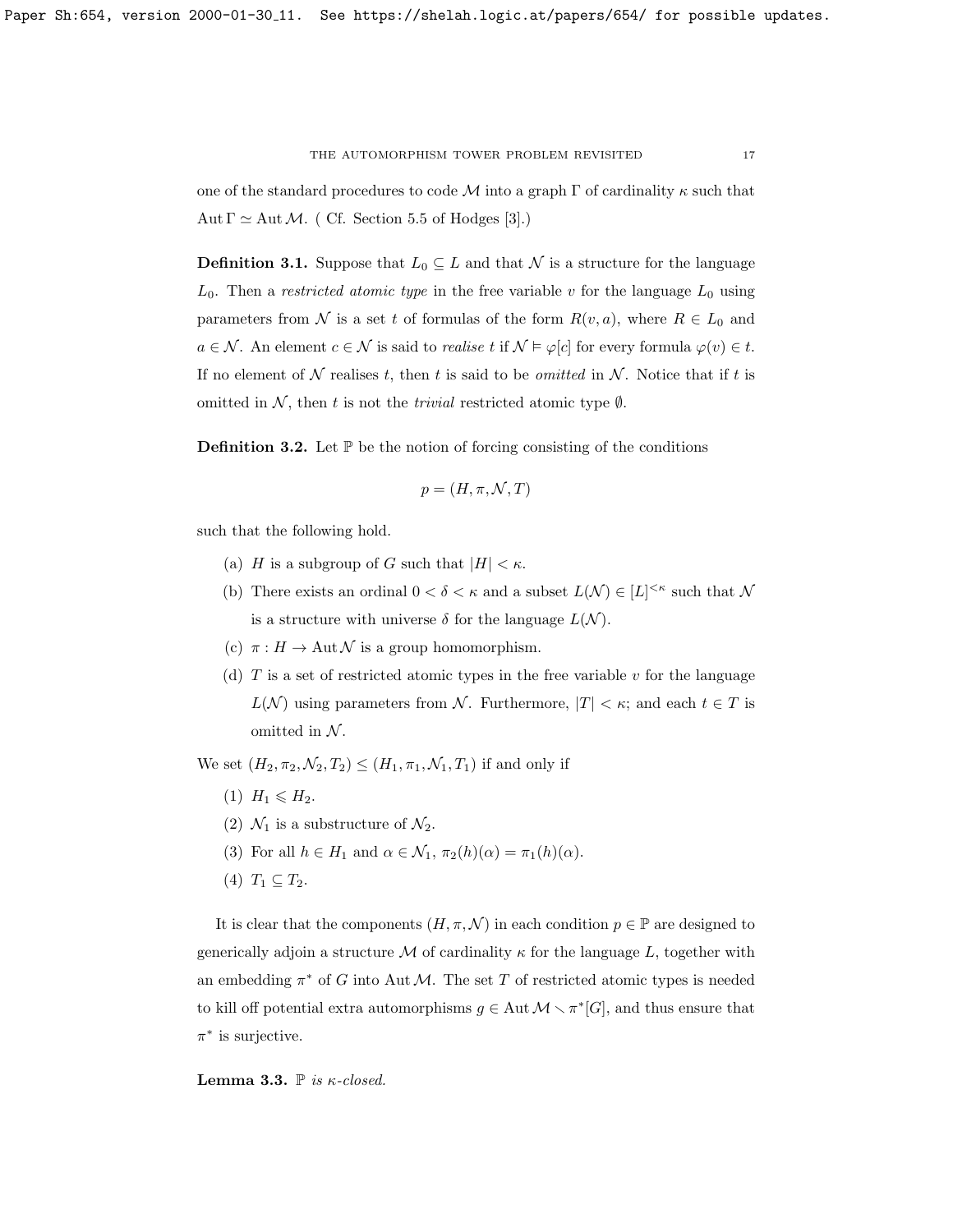*Proof.* This is clear.

**Lemma 3.4.**  $\mathbb{P}$  has the  $\kappa^+$ -c.c.

*Proof.* Suppose that  $p_i = (H_i, \pi_i, \mathcal{N}_i, T_i) \in \mathbb{P}$  for  $i < \kappa^+$ . After passing to a suitable subsequence if necessary, we can suppose that the following conditions hold.

- (1) There exists a fixed structure N such that  $\mathcal{N}_i = \mathcal{N}$  for all  $i < \kappa^+$ .
- (2) There exists a fixed set of restricted atomic types T such that  $T_i = T$  for all  $i < \kappa^+$ .
- (3) There is a fixed group H such that for each  $i < \kappa^+$ , there exists an isomorphism  $f_i : H \simeq H_i$ .
- (4) For each  $i < \kappa^+$ , let  $\psi_i : H \to \text{Aut } \mathcal{N}$  be the embedding defined by  $\psi_i =$  $\pi_i \circ f_i$ . Then  $\psi_i = \psi_j$  for all  $i < j < \kappa^+$ .

Since G satisfies the  $\kappa^+$ -compatibility condition, there exist ordinals  $i < j < \kappa^+$ and a surjective homomorphism  $\varphi: \langle H_i, H_j \rangle \to H_i$  such that

- (a)  $\varphi \circ f_j = f_i$ ; and
- (b)  $\varphi \restriction H_i = id_{H_i}.$

Let  $\langle H_i, H_j \rangle \to \text{Aut } \mathcal{N}$  be the homomorphism defined by  $\pi = \pi_i \circ \varphi$ . Clearly  $\pi_i \subseteq \pi$ . Note that if  $x \in H_j$ , then

$$
\pi_i \circ \varphi(x) = \pi_i \circ (\varphi \circ f_j) \circ f_j^{-1}(x)
$$

$$
= \pi_i \circ f_i \circ f_j^{-1}(x)
$$

$$
= \pi_j(x).
$$

Thus we also have that  $\pi_j \subseteq \pi$ . Consequently, we can define a condition  $p \leq p_i$ ,  $p_j$ by

$$
p = (\langle H_i, H_j \rangle, \pi, \mathcal{N}, T).
$$

<span id="page-17-0"></span>**Lemma 3.5.** For each  $p = (H, \pi, \mathcal{N}, T) \in \mathbb{P}$ , there exists  $p^+ = (H, \pi^+, \mathcal{N}^+, T) \leq p$ such that  $\pi^+ : H \to \text{Aut }\mathcal{N}^+$  is an embedding.

*Proof.* Let  $\mathcal{N}^+$  be the structure for the language  $L(\mathcal{N})$  such that

- (a) the universe of  $\mathcal{N}^+$  is the disjoint union  $\mathcal{N} \sqcup H$ ;
- (b) for each relation  $R \in L(\mathcal{N}), R^{\mathcal{N}^+} = R^{\mathcal{N}}.$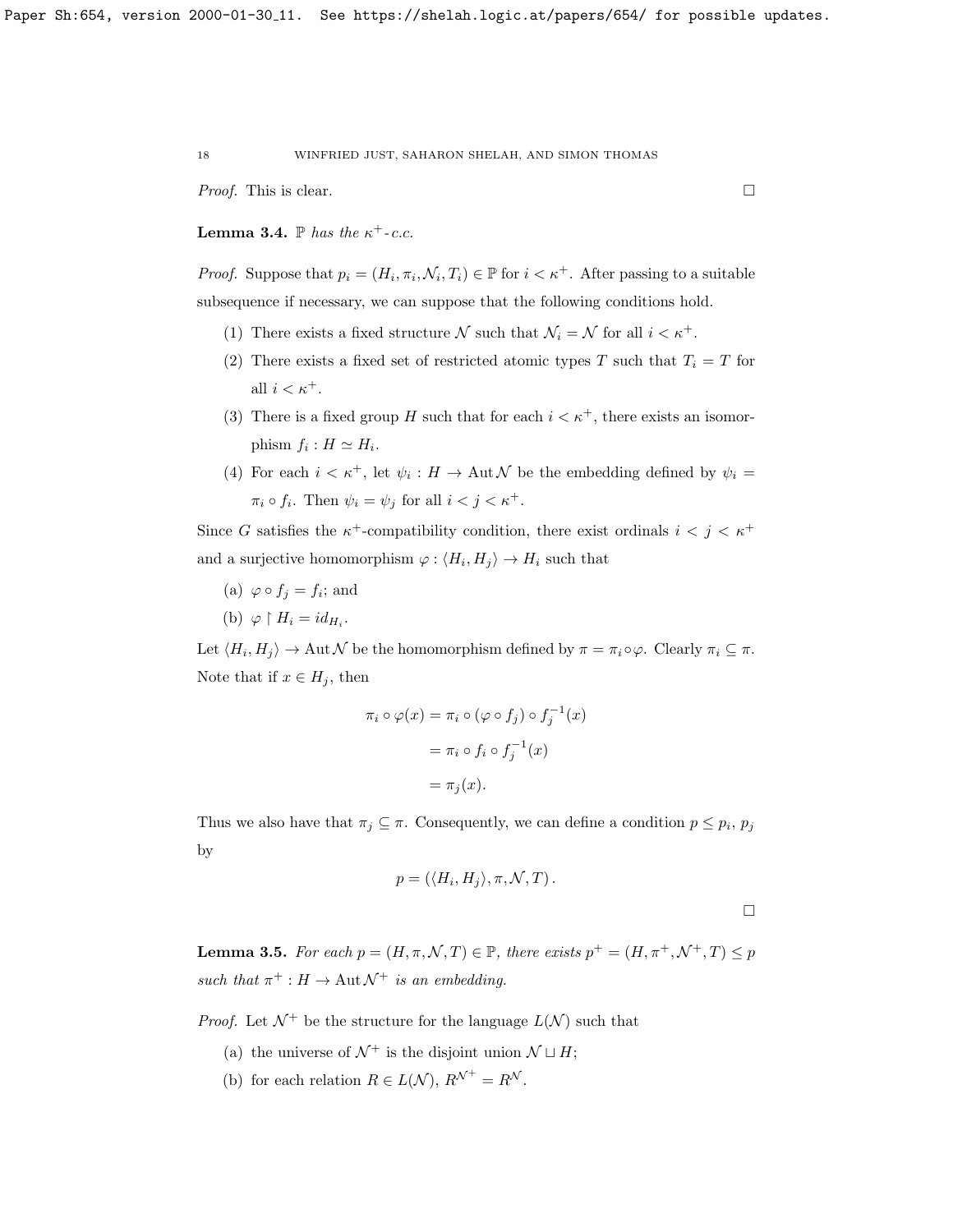In particular, if  $x \in \mathcal{N}^+ \setminus \mathcal{N}$ , then x only realises the trivial restricted atomic type  $\emptyset$  over N. Hence none of the restricted atomic types in T is realised in  $\mathcal{N}^+$ . Let  $\pi^+ : H \to \text{Aut }\mathcal{N}^+$  be the embedding such that for each  $h \in H$ ,

(i) 
$$
\pi^+(h)(x) = \pi(h)(x)
$$
 for all  $x \in \mathcal{N}$ ; and  
\n(ii)  $\pi^+(h)(x) = hx$  for all  $x \in H$ .  
\nThen  $p^+ = (H, \pi^+, \mathcal{N}^+, T) \leq p$ .

There is a slight inaccuracy in the proof of Lemma [3.5,](#page-17-0) as the universe of  $\mathcal{N}^+$ should really be an ordinal  $\delta < \kappa$ . However, the proof can easily be repaired: simply replace  $\mathcal{N}^+$  by a suitable isomorphic structure. Similar remarks apply to the proofs of Lemmas [3.6](#page-18-0) and [3.8.](#page-19-0)

<span id="page-18-0"></span>**Lemma 3.6.** For each  $a \in G$ ,

$$
D_a = \{(H, \pi, \mathcal{N}, T) \mid a \in H\}
$$

is a dense subset of P.

*Proof.* Let  $a \in G$  and  $p = (H, \pi, \mathcal{N}, T) \in \mathbb{P}$ . We can suppose that  $a \notin H$ . Let  $H^+ = \langle H, a \rangle$ . Let  $C = \{g_i \mid i \in I\}$  be a set of left coset representatives for H in  $H^+$ , chosen so that  $1 \in C$ . Let  $\mathcal{N}^+$  be the structure for the language  $L(\mathcal{N})$  such that

- (a) the universe of  $\mathcal{N}^+$  is the cartesian product  $C \times \mathcal{N}$ ; and
- (b) for each relation  $R \in L(\mathcal{N}),$

$$
((g_i, x), (g_j, y)) \in R^{\mathcal{N}^+}
$$
 iff  $i = j$  and  $(x, y) \in R^{\mathcal{N}}$ .

By identifying each  $x \in \mathcal{N}$  with the element  $(1, x) \in \mathcal{N}^+$ , we can regard  $\mathcal N$  as a substructure of  $\mathcal{N}^+$ . Once again, each element  $(g_i, x) \in \mathcal{N}^+ \setminus \mathcal{N}$  only realises the trivial restricted atomic type  $\emptyset$  over  $\mathcal{N}$ ; and hence none of the restricted atomic types in T is realised in  $\mathcal{N}^+$ .

Define an action of  $H^+$  on  $\mathcal{N}^+$  as follows. If  $g \in H^+$  and  $(g_i, x) \in \mathcal{N}^+$ , then

$$
g(g_i, x) = (g_j, \pi(h)(x)),
$$

where  $j \in I$  and  $h \in H$  are such that  $gg_i = g_j h$ . It is easily checked that this action yields a homomorphism  $\pi^+ : H^+ \to \text{Aut} \mathcal{N}^+$ ; and that  $(H^+, \pi^+, \mathcal{N}^+, T) \leq p$ .  $\Box$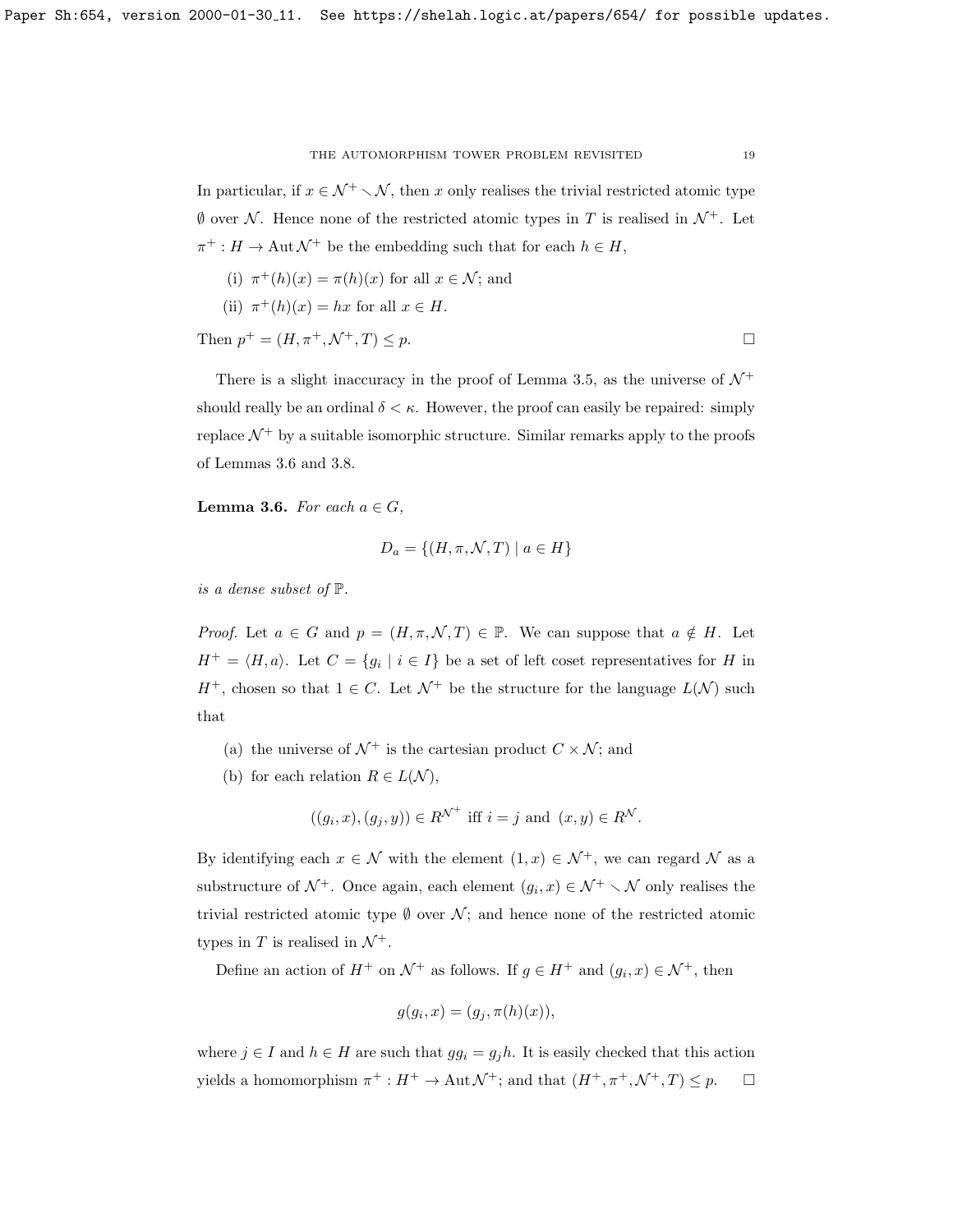**Lemma 3.7.** For each  $\alpha < \kappa$ ,

$$
E_{\alpha} = \{ (H, \pi, \mathcal{N}, T) \mid \alpha \in \mathcal{N} \}
$$

is a dense subset of P.

*Proof.* Left to the reader.  $\Box$ 

Let  $F \subseteq \mathbb{P}$  be a generic filter, and let  $V^{\mathbb{P}} = V[F]$  be the corresponding generic extension. Working within  $V^{\mathbb{P}}$ , define

$$
\mathcal{M} = \bigcup \{ \mathcal{N} \mid \text{There exists } p = (H, \pi, \mathcal{N}, T) \in F \}
$$

and

$$
\pi^* = \bigcup \{ \pi \mid \text{ There exists } p = (H, \pi, \mathcal{N}, T) \in F \}.
$$

Then M is a structure for L of cardinality  $\kappa$ , and  $\pi^*$  is an embedding of G into Aut  $M$ . So the following lemma completes the proof of Theorem [1.12.](#page-6-0)

<span id="page-19-0"></span>**Lemma 3.8.**  $\pi^*$ :  $G \to \text{Aut } \mathcal{M}$  is a surjective homomorphism.

*Proof.* Suppose that  $g \in \text{Aut } \mathcal{M} \setminus \pi^*[G]$ . Let  $\widetilde{\mathcal{M}}, \widetilde{\pi}$  be the canonical P-names for M and  $\pi^*$ ; and let  $\widetilde{g}$  be a P-name for g. Then there exists a condition  $p \in F$  such that

 $p \Vdash \widetilde{q} \in \text{Aut } \widetilde{\mathcal{M}}$  and  $\widetilde{q} \neq \widetilde{\pi}(h)$  for all  $h \in G$ .

Using the fact that  $\mathbb P$  is  $\kappa$ -closed, we can inductively construct a descending sequence of conditions  $p_m = (H_m, \pi_m, \mathcal{N}_m, T_m)$  for  $m \in \omega$  such that the following hold.

- (a)  $p_0 = p$ .
- (b) For all  $x \in \mathcal{N}_m$ , there exists  $y \in \mathcal{N}_{m+1}$  such that  $p_{m+1} \Vdash \tilde{g}(x) = y$ .

(c) For all  $h \in H_m$ , there exists  $z \in \mathcal{N}_{m+1}$  such that  $p_{m+1} \Vdash \tilde{g}(z) \neq \pi_{m+1}(h)(z)$ .

Let  $q = (H, \pi, \mathcal{N}, T)$  be the greatest lower bound of  $\{p_m \mid m \in \omega\}$  in  $\mathbb{P}$ . Then  $q \leq p$ , and there exists  $g^* \in \text{Aut}\,\mathcal{N} \setminus \pi[H]$  such that  $q \Vdash \widetilde{g} \restriction \mathcal{N} = g^*$ . Let  $\mathcal{N}^+$  be the structure defined as follows.

- (1) The universe of  $\mathcal{N}^+$  is the disjoint union  $\mathcal{N} \sqcup H$ .
- (2) For each relation  $R \in L(\mathcal{N}), R^{\mathcal{N}^+} = R^{\mathcal{N}}.$
- (3) For each  $x \in \mathcal{N}$ , let  $R_x \in L \setminus L(\mathcal{N})$  be a new binary relation symbol. Then we set  $(h, y) \in R_x^{\mathcal{N}^+}$  iff  $h \in H$ ,  $y \in \mathcal{N}$  and  $\pi(h)(x) = y$ .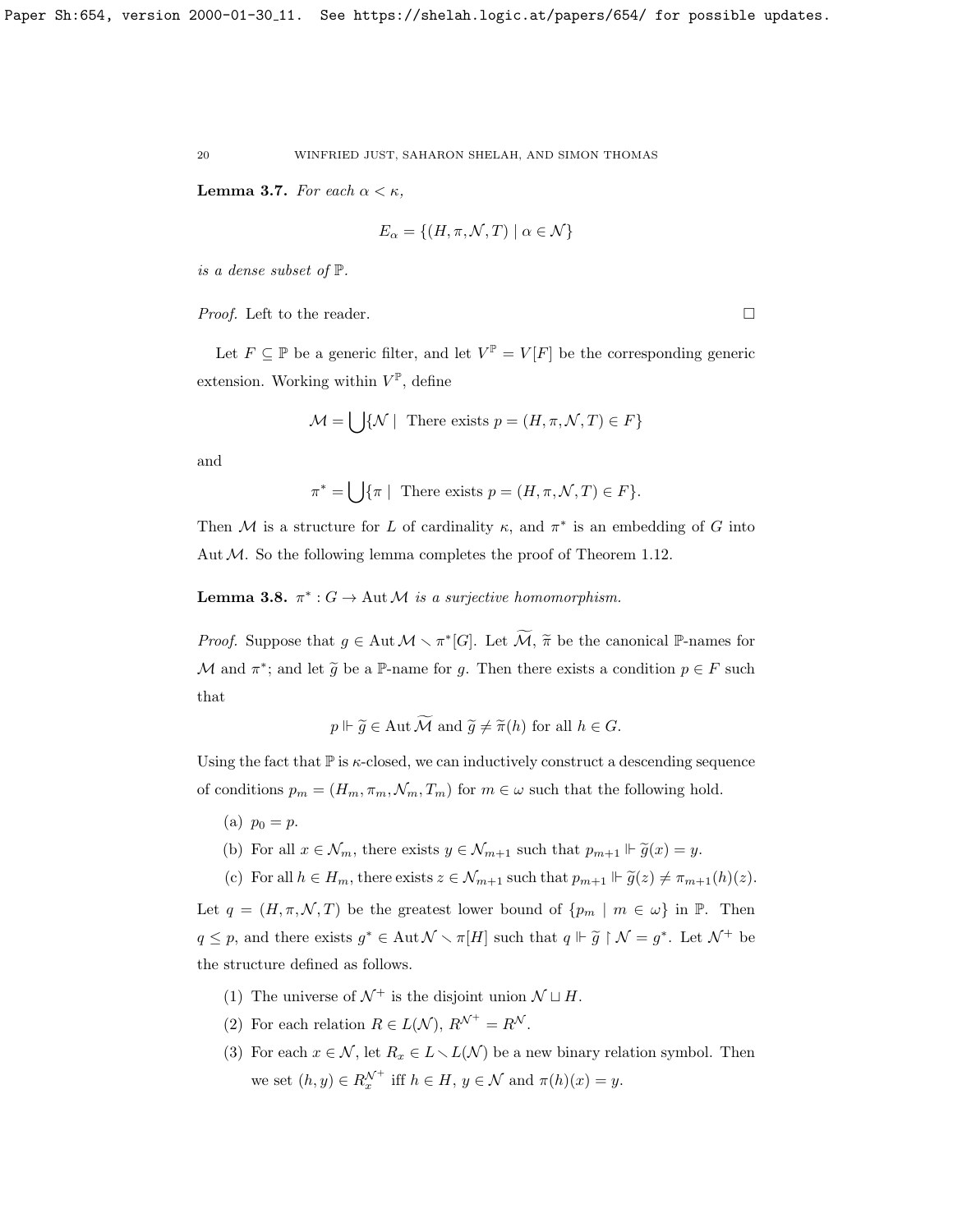Once again, it is clear that none of the restricted atomic types in  $T$  is realised in  $\mathcal{N}^+$ . Let  $\pi^+ : H \to \text{Sym } \mathcal{N}^+$  be the embedding such that

- (i)  $\pi^+(h)(x) = \pi(h)(x)$  for all  $x \in \mathcal{N}$ ; and
- (ii)  $\pi^+(h)(x) = hx$  for all  $x \in H$ .

Then it is easily checked that  $\pi^+[H] \leq \text{Aut }\mathcal{N}^+$ . Finally let t be the restricted atomic type defined by

$$
t = \{ R_x(v, g^*(x) \mid x \in \mathcal{N} \};
$$

and let  $T^+ = T \cup \{t\}.$ 

<span id="page-20-1"></span>Claim 3.9. t is omitted in  $\mathcal{N}^+$ .

*Proof of Claim [3.9.](#page-20-1)* If  $z \in \mathcal{N}^+$  realises t, then  $z = h \in H$ . And if  $x \in \mathcal{N}$ , then  $\mathcal{N}^+ \models R_x(h, g^*(x))$ , and so  $\pi(h)(x) = g^*(x)$ . But this contradicts the fact that  $g^* \in \text{Aut} \mathcal{N} \setminus \pi[H].$ 

Thus  $q^+ = (H, \pi^+, \mathcal{N}^+, T^+) \in \mathbb{P}$ . To simplify notation, suppose that  $q^+ \in F$ ; so that  $g^* \subseteq g$ . Then for each  $x \in \mathcal{N}$ , we have that  $\mathcal{M} \models R_x(1,x)$ , and hence  $\mathcal{M} \models R_x(g(1), g^*(x))$ . But this means that  $g(1) \in \mathcal{M}$  realises t, which is the final  $\Box$ contradiction.

### 4.  $\tau_{\kappa}$  is increasing

<span id="page-20-0"></span>In this section, we will complete the proof of Theorem [1.4.](#page-2-0) So let  $V \models GCH$ and let  $\kappa$ ,  $\lambda \in V$  be uncountable cardinals such that  $\kappa < \text{cf}(\lambda)$ . Let  $\alpha$  be any ordinal such that  $\alpha < \lambda^+$ . It is well-known that there exists a centreless group T of cardinality  $\kappa$  such that  $\text{Aut } T = \text{Inn } T$ . (For example, we can take  $T = PGL(2, K)$ , where K is a rigid field of cardinality  $\kappa$ . The existence of such a field follows from Lemma [1.7.](#page-3-1)) Thus we can assume that  $\alpha \geq 1$ . First consider the case when  $\kappa$ is a regular cardinal. Let  $\mathbb Q$  be the notion of forcing which is given by Theorem [2.14.](#page-15-1) Then the following statements are true in the corresponding generic extension  $M = V^{\mathbb{Q}}$ .

- (a)  $\kappa^{\leq \kappa} = \kappa$ .
- (b)  $2^{\kappa} = \lambda$ .
- (c) There exist groups  $H < G < \text{Sym}(\kappa)$  such that  $|H| = \kappa$  and the normaliser tower of H in G terminates in exactly  $\alpha$  steps.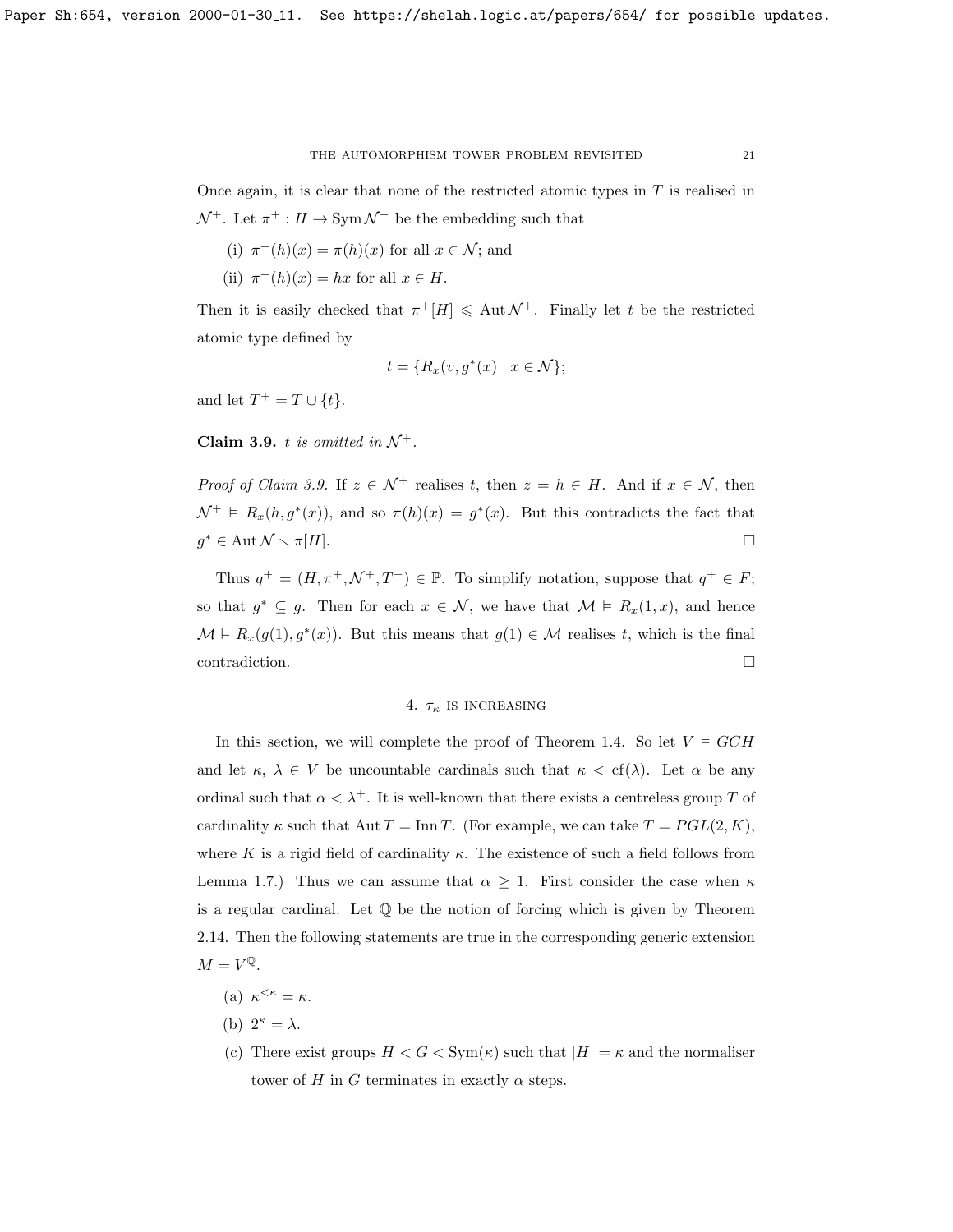Let  $\mathbb{P} \in M$  be the notion of forcing, given by Theorem [1.12,](#page-6-0) which adjoins a graph Γ of cardinality κ such that  $G \simeq$  Aut Γ. Then, applying Lemma [1.8,](#page-4-1) we find that the following statements are true in  $M^{\mathbb{P}}$ .

- (1)  $2^{\kappa} = \lambda$ .
- (2) There exists a centreless group T of cardinality  $\kappa$  such that  $\tau(T) = \alpha$ .

Next suppose that  $\kappa$  is a singular cardinal. By the above argument, there is a generic extension  $V^{\mathbb{P} * \mathbb{Q}}$  in which the following statements are true.

(i)  $2^{\omega_1} = 2^{\kappa} = \lambda$ .

(ii) There exists a centreless group T of cardinality  $\omega_1$  such that  $\tau(T) = \alpha$ .

Let  $G = T \times Alt(\kappa)$ . Clearly  $|G| = \kappa$ ; and the following theorem implies that  $\tau(G) = \tau(T) = \alpha$ . This completes the proof of Theorem [1.4.](#page-2-0)

<span id="page-21-0"></span>**Theorem 4.1.** Suppose that  $\omega \leq \theta < \kappa$ . If H is a centreless group of cardinality  $\theta$ such that  $\tau(H) \geq 1$ , then  $\tau(H \times \text{Alt}(\kappa)) = \tau(H)$ .

Corollary 4.2. If  $\omega \leq \theta < \kappa$ , then  $\tau_{\theta} \leq \tau_{\kappa}$ .

The remainder of this section will be devoted to the proof of Theorem [4.1.](#page-21-0) Let  $G = H \times Alt(\kappa)$ ; and let  $H_\beta$ ,  $G_\beta$  be the  $\beta^{th}$  groups in the automorphism towers of H, G respectively. We will eventually prove by induction that  $G_{\beta} = H_{\beta} \times \text{Sym}(\kappa)$ for all  $\beta \geq 1$ . To accomplish this, we need to keep track of  $\varphi[\text{Alt}(\kappa)]$  for each automorphism  $\varphi$  of  $G_{\beta}$ . The next lemma shows that for all  $\varphi \in \text{Aut } G_{\beta}$ , either  $\varphi[\text{Alt}(\kappa)] \le H_\beta$  or  $\varphi[\text{Alt}(\kappa)] \le \text{Sym}(\kappa)$ . The main point will be to eliminate the possibility that  $\varphi[\text{Alt}(\kappa)] \leq H_\beta$ . This is straightforward when  $\beta$  is a successor ordinal. To deal with the case when  $\beta$  is a limit ordinal, we will make use of the result that  $\text{Alt}(\kappa)$  is strictly simple.

<span id="page-21-1"></span>**Lemma 4.3.** Suppose that  $A$  is a simple nonabelian normal subgroup of the direct product  $H \times S$ . Then either  $A \leq H$  or  $A \leq S$ .

*Proof.* Let  $1 \neq g = xy \in A$ , where  $x \in H$  and  $y \in S$ . If  $y = 1$ , then the conjugacy class  $g^A = x^A$  is contained in H, and so  $A = \langle g^A \rangle \leq H$ . So suppose that  $y \neq 1$ . Let  $\pi : H \times S \to S$  be the canonical projection map. Then  $1 \neq y \in \pi[A] \leqslant S$  and  $\pi[A] \simeq A$ . Hence there exists an element  $z \in \pi[A] \leq S$  such that  $zyz^{-1} \neq y$ . Since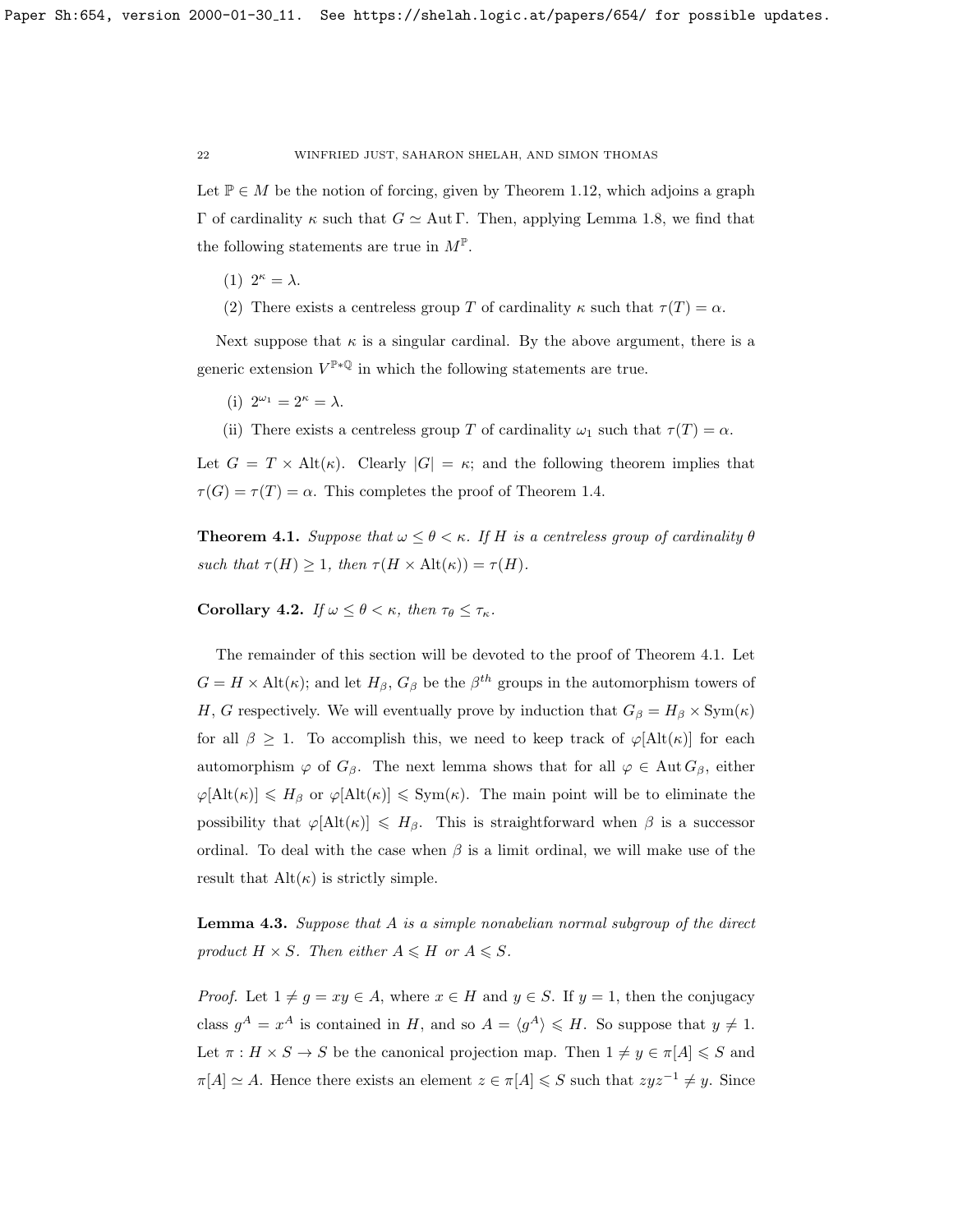$A \trianglelefteq H \times S$ , it follows that

$$
1 \neq zyz^{-1}y^{-1} = zxyz^{-1}y^{-1}x^{-1} = zgz^{-1}g^{-1} \in A \cap S.
$$

Arguing as above, we now obtain that  $A \leq S$ .

**Definition 4.4.** Let  $H$  be a subgroup of the group  $G$ . Then  $H$  is said to be an ascendant subgroup of G if there exist an ordinal  $\gamma$  and a set of subgroups  ${H_\beta \mid \beta \leq \gamma}$  such that the following conditions are satisfied.

- (a)  $H_0 = H$  and  $H_\gamma = G$ .
- (b) If  $\beta < \gamma$ , then  $H_{\beta} \leq H_{\beta+1}$ .
- (c) If  $\delta$  is a limit ordinal such that  $\delta \leq \gamma$ , then  $H_{\delta} = \bigcup_{\beta < \delta} H_{\beta}$ .

**Definition 4.5.** A group A is *strictly simple* if it has no nontrivial proper ascendant subgroups.

**Theorem 4.6** (Macpherson and Neumann [\[7\]](#page-24-8)). For each  $\kappa \geq \omega$ , the alternating  $qroup$  Alt $(\kappa)$  is strictly simple.

<span id="page-22-0"></span>**Lemma 4.7.** Suppose that H is a centreless group. Let  $\tau = \tau(H)$  and let  $H_{\tau}$  be the  $\tau^{th}$  group in the automorphism tower of H. If A is a strictly simple normal subgroup of  $H_{\tau}$ , then  $A \leq H_0$ .

*Proof.* Let  $\beta \leq \tau$  be the least ordinal such that  $A \leq H_{\beta}$ . First suppose that  $\beta$  is a limit ordinal. Then  $A = \bigcup_{\gamma < \beta} (A \cap H_{\gamma})$ , and  $A \cap H_{\gamma} \leq A \cap H_{\gamma+1}$  for all  $\gamma < \beta$ . Consequently, if  $\gamma < \beta$  is the least ordinal such that  $A \cap H_{\gamma} \neq 1$ , then  $A \cap H_{\gamma}$  is a nontrivial ascendant subgroup of A. But this contradicts the assumption that A is strictly simple.

Next suppose that  $\beta = \gamma + 1$  is a successor ordinal. Since  $A \cap H_{\gamma}$  is a proper normal subgroup of A, it follows that  $A \cap H_{\gamma} = 1$ . Now notice that  $A \leq H_{\gamma+1} \leq$  $N_{H_{\tau}}(H_{\gamma})$  and  $H_{\gamma} \leqslant H_{\tau} = N_{H_{\tau}}(A)$ , This implies that  $[A, H_{\gamma}] \leqslant A \cap H_{\gamma} = 1$ . (For example, see Lemma 1.1.3 of Suzuki [\[12\]](#page-24-9).) But then  $A \leq C_{H_{\gamma+1}}(H_{\gamma}) = 1$ , which is a contradiction. The only remaining possibility is that  $\beta = 0$ .

We will also make use of the well-known results that  $Aut(Alt(\kappa)) = Sym(\kappa)$  and  $Aut(Sym(\kappa)) = Sym(\kappa)$ . (For example, see Theorem 11.4.8 of Scott [\[9\]](#page-24-10).)

 $\Box$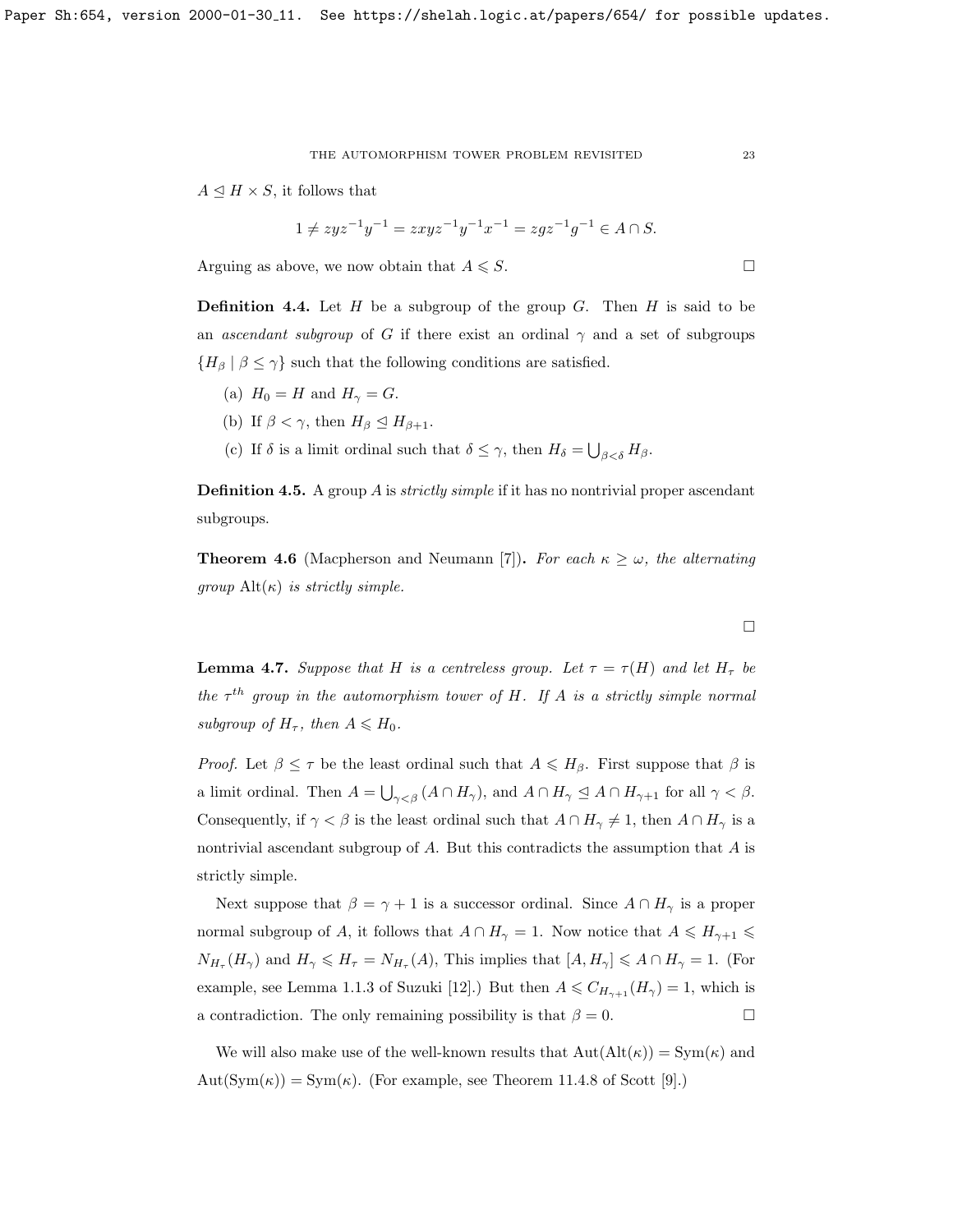*Proof of Theorem [4.1.](#page-21-0)* Let  $\tau = \tau(H)$ ; and let

$$
H = H_0 \trianglelefteq H_1 \trianglelefteq \ldots H_\beta \trianglelefteq H_{\beta+1} \trianglelefteq \ldots H_\tau = H_{\tau+1} = \ldots
$$

be the automorphism tower of of H. Let  $G = H \times Alt(\kappa)$ ; and let

$$
G = G_0 \trianglelefteq G_1 \trianglelefteq G_2 \trianglelefteq \ldots G_{\beta} \trianglelefteq G_{\beta+1} \trianglelefteq \ldots
$$

be the automorphism tower of G. We will prove by induction on  $\beta \geq 1$  that  $G_{\beta} = H_{\beta} \times \text{Sym}(\kappa).$ 

First consider the case when  $\beta = 1$ . Let  $\varphi \in \text{Aut } G$  be any automorphism. Then  $\varphi[\text{Alt}(\kappa)]$  is a simple nonabelian normal subgroup of the direct product  $G =$  $H \times Alt(\kappa)$ . By Lemma [4.3,](#page-21-1) either  $\varphi[Alt(\kappa)] \leq H$  or  $\varphi[Alt(\kappa)] \leq Alt(\kappa)$ . Since  $|\varphi[\text{Alt}(\kappa)]| = \kappa > \theta = |H|$ , it follows that  $\varphi[\text{Alt}(\kappa)] \leq \text{Alt}(\kappa)$ . As  $\varphi[\text{Alt}(\kappa)]$ is a normal subgroup of G, we must have that  $\varphi[\text{Alt}(\kappa)] = \text{Alt}(\kappa)$ . Note that  $C_G(\text{Alt}(\kappa)) = H$ . Hence we must also have that  $\varphi[H] = H$ . It follows that

$$
G_1 = \text{Aut } G = \text{Aut } H \times \text{Aut}(\text{Alt}(\kappa)) = H_1 \times \text{Sym}(\kappa).
$$

Next suppose that  $\beta = \gamma + 1$  and that  $G_{\gamma} = H_{\gamma} \times \text{Sym}(\kappa)$ . Let  $\varphi \in \text{Aut } G_{\gamma}$  be any automorphism. By Lemma [4.3,](#page-21-1) either  $\varphi[\text{Alt}(\kappa)] \leq H_{\gamma}$  or  $\varphi[\text{Alt}(\kappa)] \leq \text{Sym}(\kappa)$ . As Alt( $\kappa$ ) is a strictly simple group, Lemma [4.7](#page-22-0) implies that  $\varphi[\text{Alt}(\kappa)] \leq \text{Sym}(\kappa)$ . Since  $\varphi[\text{Alt}(\kappa)]$  is a simple normal subgroup of  $G_\gamma$ , it follows that  $\varphi[\text{Alt}(\kappa)] = \text{Alt}(\kappa)$ . Using the facts that  $C_{G_\gamma}(\text{Alt}(\kappa)) = H_\gamma$  and  $C_{G_\gamma}(H_\gamma) = \text{Sym}(\kappa)$ , we now see that  $\varphi[H_{\gamma}] = H_{\gamma}$  and  $\varphi[\mathrm{Sym}(\kappa)] = \mathrm{Sym}(\kappa)$ . Hence

$$
G_{\gamma+1} = \text{Aut } G_{\gamma} = \text{Aut } H_{\gamma} \times \text{Aut}(\text{Sym}(\kappa)) = H_{\gamma+1} \times \text{Sym}(\kappa).
$$

Finally no difficulties arise when  $\beta$  is a limit ordinal.

# **REFERENCES**

- <span id="page-23-2"></span>[1] N. G. De Bruijn, *Embedding theorems for infinite groups*, Indag. Math. **19** (1957), 560-569.
- <span id="page-23-1"></span>[2] E. Fried and J. Kollár, Automorphism groups of fields, in Universal Algebra (E. T. Schmidt et al., eds.), Coloq. Math. Soc. Janos Boyali, vol 24, 1981, pp. 293–304.
- <span id="page-23-3"></span>[3] W. Hodges, Model theory, Encyclopedia of Mathematics and its Applications 42, Cambridge University Press, 1993.
- <span id="page-23-0"></span>[4] J. A. Hulse, Automorphism towers of polycyclic groups, J. Algebra 16 (1970), 347–398.